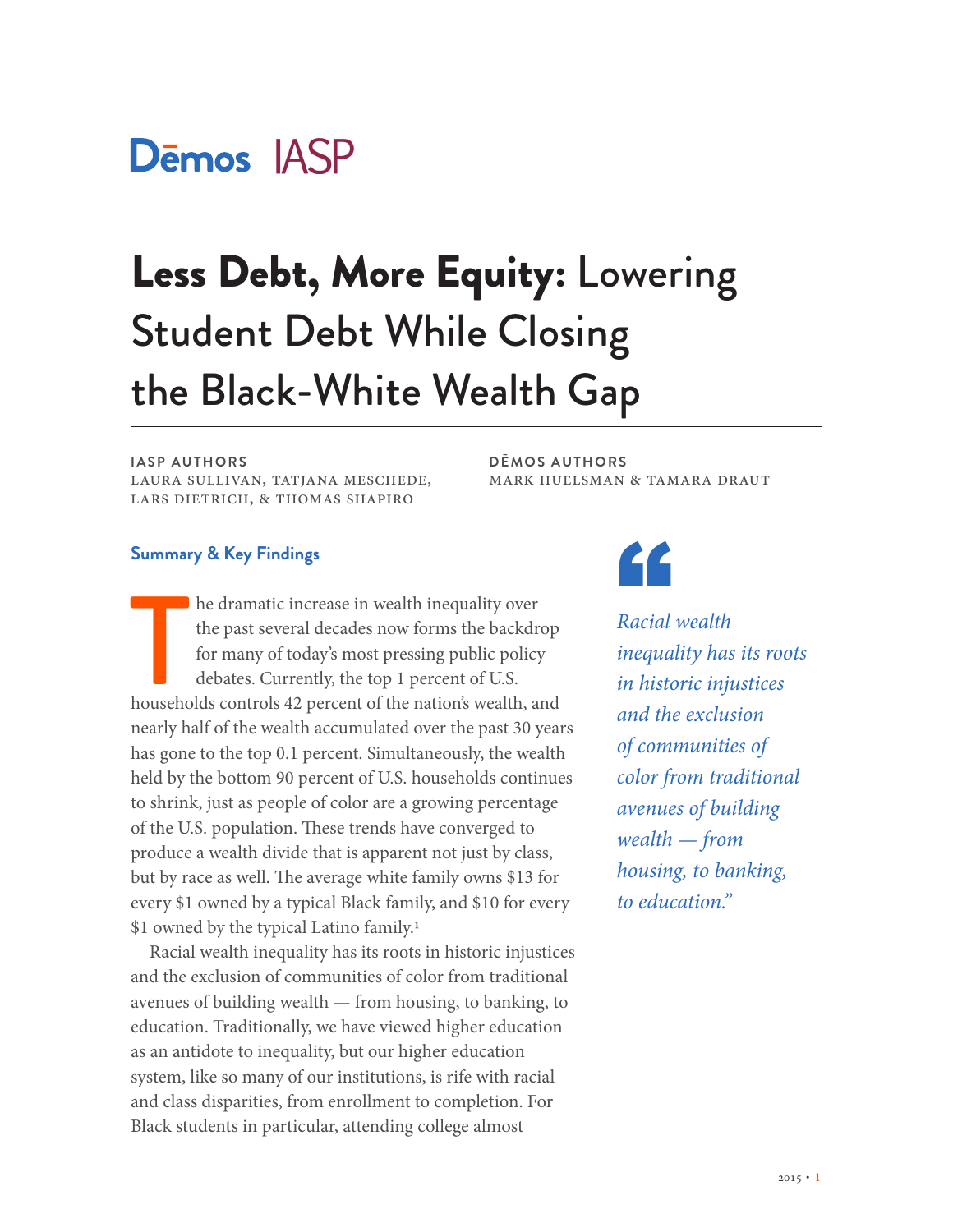certainly means taking on debt in order to attain a postsecondary degree, while white households borrow less often, and in lower amounts for their undergraduate degrees.2 As borrowing for college has become the norm, the racial bias in terms of who must borrow to attend college and how those trends amplify already deep inequities in wealth accumulation is cause for concern.

This analysis uses the Racial Wealth Audit, a framework developed by the Institute on Assets and Social Policy (IASP) to assess the impact of public policy on the wealth gap between white and Black households. We use the framework to model the impact of various student debt relief policies to identify the approaches most likely to reduce inequities in wealth by race, as opposed to exacerbating existing inequities. We focus specifically on the Blackwhite wealth gap both because of the historic roots of inequality described above, and because student debt (in the form of borrowing rates and levels) seems to be contributing to wealth disparities between Black and white young adults, in particular.

#### **Our main findings include:**

- **Young Black households (ages 25-40) are far more likely to have student debt than their white peers.** Over half (54%) of young Black households have student debt, compared to 39 percent of all young white households. Despite the higher earnings that often come with a degree, over a third (35.9%) of young Black households making \$50,000 a year or below have student debt, compared to fewer than one-in-six (15.5%) young white households. Among those making \$25,000 a year or below — around the expected earnings for those who have not completed high school<sup>3</sup> — nearly 16 percent of young Black households have student debt, compared to fewer than 6 percent of white households.
- **The racial wealth gap is substantial even among young households.** Among typical households age 25-40, whites have 10 times the wealth of Blacks. The net worth of lowwealth Black households (those at the 25th percentile) is actually negative, while similarly positioned low-wealth white households still have a modest financial cushion.
- **At the median, forgiving student debt only for low- and middle-income households reduces the racial wealth gap for**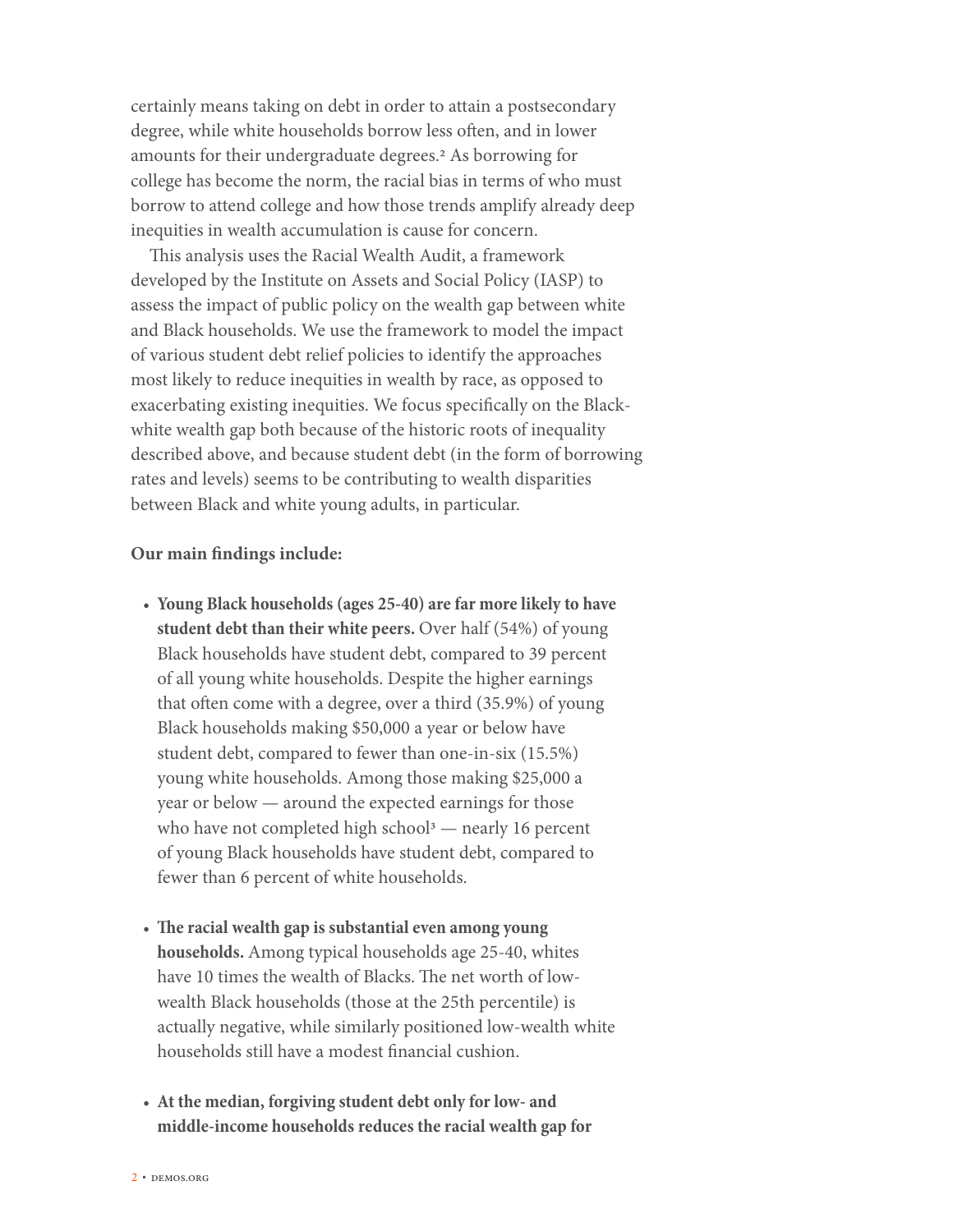**Black households.** Eliminating student debt for households making \$50,000 or below would reduce the racial wealth gap between Black and white families by over \$2,000, or nearly 7 percent. Eliminating student debt for households making \$25,000 or below would reduce the racial wealth gap at the median between Black and white families by over \$1,000, or around 4 percent.

- **A progressive student debt reduction policy would dramatically reduce the racial wealth gap among low-wealth households.** While the effects of loan reduction on the racial wealth gap are modest but noticeable at the median, we see far greater effects among low-wealth households (those at the 25th percentile of wealth). Eliminating student debt among those making \$50,000 or below reduces the Black-white wealth disparity by nearly 37 percent among low-wealth households, and a policy that eliminates debt among those making \$25,000 or less reduces the Black-white wealth gap by over 50 percent.
- **Eliminating student debt for all households would** *increase*  **the racial wealth gap.** While eliminating student debt for all households regardless of income increases median net worth for young white and Black households, white families see a greater benefit likely due to a higher likelihood of completing college and graduate degree programs. Policies which eliminate all student debt for young households would expand the divide between median Black and white wealth by an additional 9 percent.

These findings clearly show that policy design matters for reducing the racial wealth gap. In constructing ways to reduce or eliminate student debt, policymakers should take into account that universal elimination of student debt, while benefiting all who hold debt, might have the effect of increasing our already-expanding racial wealth divide. On the contrary, a debt-elimination policy that targets low-income households might dramatically reduce the wealth divide, among both median as well as low-wealth households. Policymakers should take note that the same policy may impact white, Black, and other households of color differently, and adjust policies accordingly.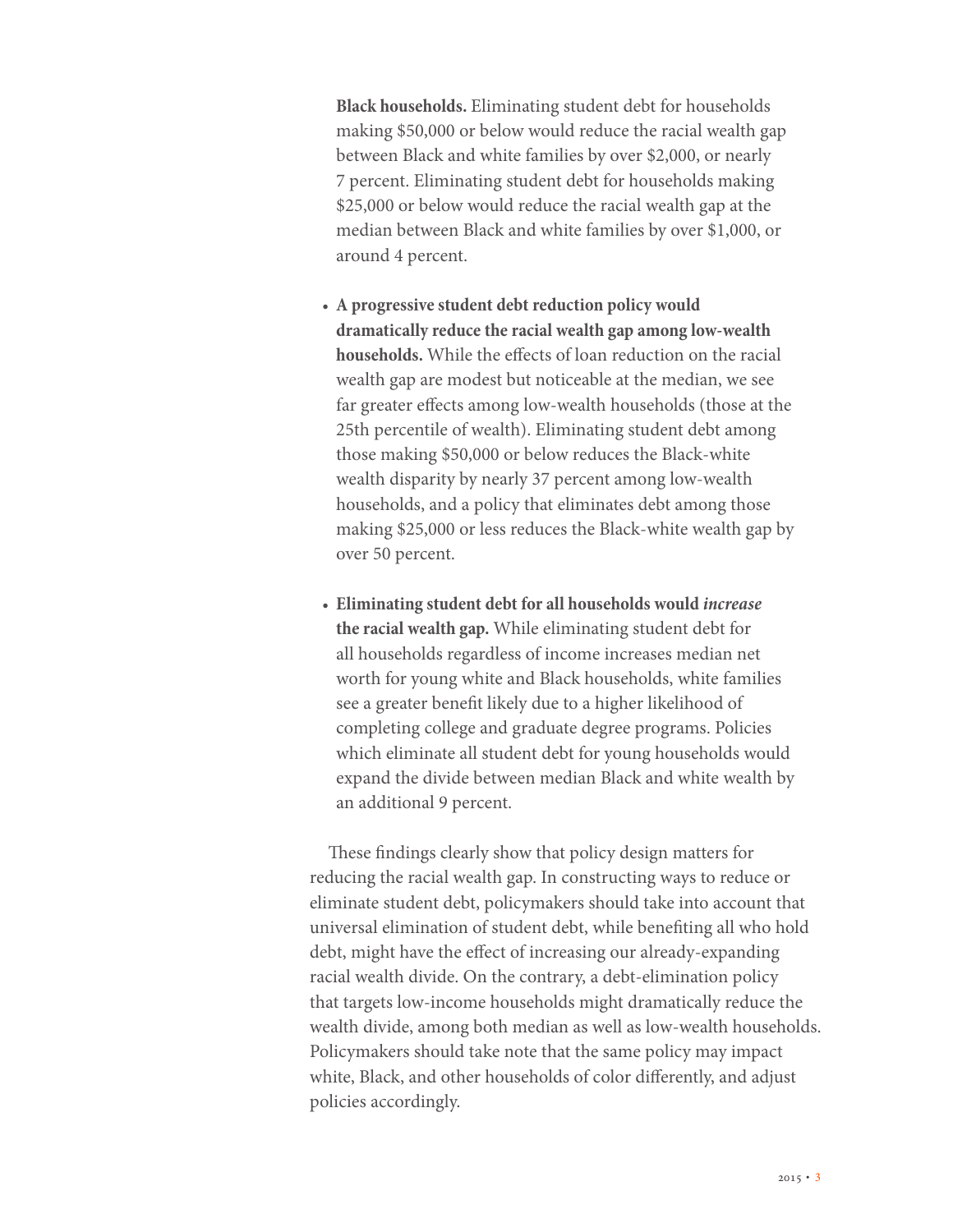#### **Introduction**

Despite powerful national narratives about equality, diversity, and upward mobility, the U.S. is becoming more unequal as it has continued to become a more racially diverse nation. Wealth inequality — both the difference in wealth held by the top segment of households compared to the rest of the population, and the difference in wealth held between racial and ethnic groups — has formed the backdrop for many of today's most pressing public policy debates. By now, the numbers are familiar: currently, the top 1 percent of U.S. households controls 42 percent of the nation's wealth, and nearly half of the wealth accumulated over the past 30 years has gone to the top 0.1 percent of households.4 Meanwhile, the portion of wealth held by the bottom 90 percent of Americans continues to shrink.<sup>5</sup> Given the historical legacy of overt racism coupled with ongoing discrimination in our social and financial institutions, the growing wealth divide is sharply apparent not just by class, but by race. In fact, the average white family owns \$13 for every \$1 owned by a typical Black family, and \$10 for every \$1 owned by the average Latino family.<sup>6</sup>

Racial wealth inequality has its roots in historic injustices and the exclusion of communities of color from traditional avenues of building wealth — from housing, to banking, to education. Traditionally in the United States, we have thought of higher education as an antidote to inequality, or a potential Great Equalizer in expanding opportunities for secure, well-paying jobs that lead to financial stability and the American Dream. After all, income and wealth for college graduates far exceeds that of high school graduates and those with a college education are far more likely to be employed compared to those who do not have a higher degree. In fact, the link between education and wealth has never been stronger, according to a recent analysis from the Federal Reserve Bank of St. Louis.<sup>7</sup>

Expanding educational opportunity, therefore, has been a central priority in U.S. public policy, but many disparities remain stark. Racial disparities permeate the educational system from prekindergarten through completion of post-baccalaureate programs, and inequalities at each level reflect earlier disparities and contribute to those that follow. Education, in a sense, can create a "wealth feedback loop," as the educational level of parents significantly predicts the level of education completed by their children.<sup>8</sup>

With rising college attendance but persistent and growing wealth inequalities, many have become concerned about the sharp and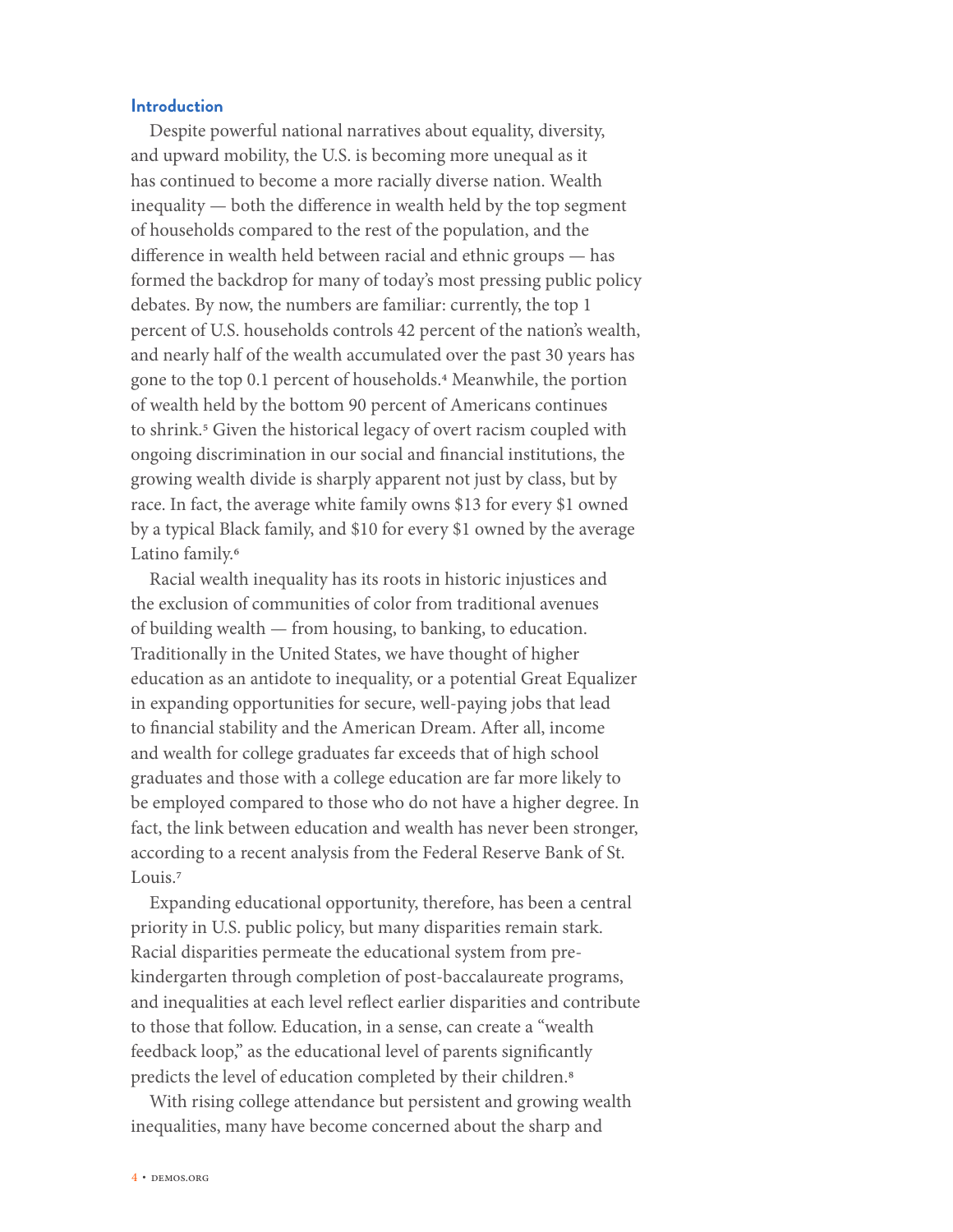unrelenting rise in student debt over the past 20 years, and the impact of that debt on the ability of low and moderate resource families to accumulate wealth and financial stability in the years after college. Demos has previously analyzed the wealth of young households with student debt, finding that at every level of education, households *without* education debt have substantially greater wealth in both retirement and liquid savings, and are more likely to own a home.<sup>9</sup> Given the higher levels of wealth among those who do not have to borrow for college and the greater need to borrow by Black students, there is reason to be concerned about the impact of student debt on household wealth and our growing racial wealth divide.

This analysis uses the Racial Wealth Audit, an analytical framework developed by the Institute on Assets and Social Policy (IASP) to assess the impact of public policy on the racial wealth gap. We use the framework to model the impact of various student debt relief policies to identify the approaches most likely to reduce

### **Methodology & Terminology**

This report focuses on analysis of nationally representative data on white and Black households in the United States. The terms refer to the representative household respondents in the 2013 Survey of Consumer Finances (SCF), in which respondents could identify as white and Black or African-American. Analyses for Latinos, respondents who identify in the survey as Hispanic or Latino, is also presented. Data on Asian and Native American households is not available in the SCF. Throughout this report, we use the term "racial wealth gap" to refer to the absolute differences in wealth (assets minus debt) between Black and white households as well as between Latino and white households.<sup>10</sup> While the racial wealth gap is often measured at the median, we are also able to measure it at various percentiles in the wealth distribution, and report on changes at the 25th percentile in this report. All dollar figures are in 2013 dollars unless otherwise noted.

inequalities in wealth between white and Black households, as opposed to amplifying existing inequities. We focus specifically on the Black-white wealth gap both because of the historic roots of inequality described above, and because student debt (in the form of borrowing rates and levels) seems to be contributing to wealth disparities for young Black adults, in particular. While we present some analyses for Latino households later in Appendix A, the patterns of student debt burdens differ between Blacks and Latinos making distinct analyses for each group more appropriate.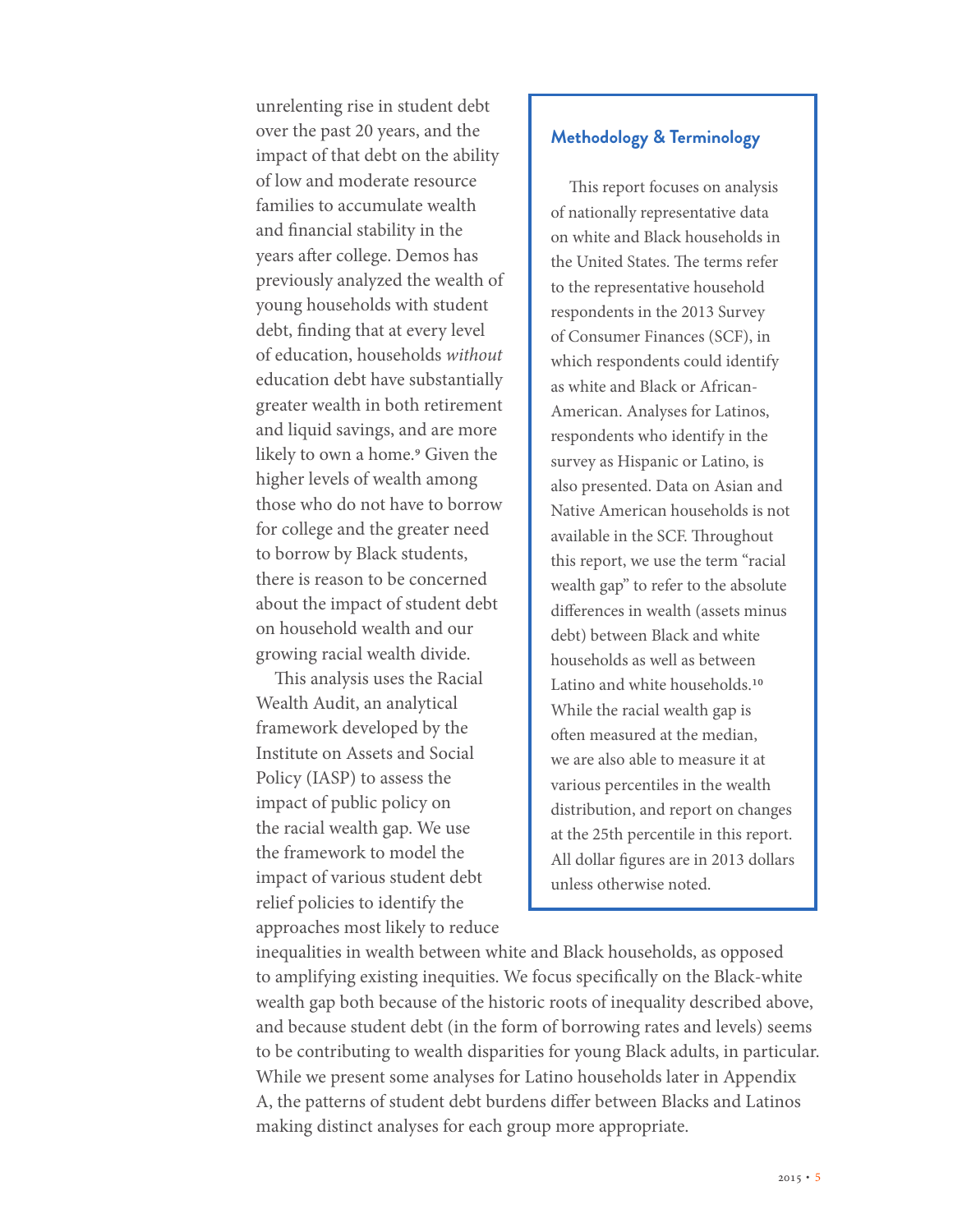#### **How Student Debt Exacerbates Racial Wealth Inequality**

Despite its reputation as a Great Equalizer, our current system of higher education in the U.S. has served to reinforce many of the racial disparities that we see in other areas of social and economic policy. While high school graduation and college enrollment have increased among students of all racial and ethnic groups, and the differences have narrowed slightly, the gap in college completion between white students and their Black counterparts is far more substantial and has actually risen over time. 11

As Table 1 below shows, the differences in educational attainment between white and Black populations widen across the educational spectrum. While the vast majority of Black students graduate high school and over half at least start college, fewer than a quarter eventually get a four-year degree. As Demos has previously shown, Black student borrowers are more likely to drop out with debt.<sup>12</sup> This reality has ramifications for the life course economic stability and asset-building opportunities of young, Black college-goers by limiting their ability to attain the labor market stability and subsequent wealth that a college degree confers.

Yet, despite lower rates of college completion, young Black households (ages 25-40) are far more likely to have student debt. Over half (54.4%) of all young Black households have student debt, compared to 39 percent of young white households even with the higher likelihood that white households completed college. And while modest amounts of student debt are correlated with completing college, debt amounts beyond \$10,000 have a negative correlation with completing college.13 The rise in average debt among all students, particularly Black students, may create additional barriers to complete and receive an economic boost from a degree. With Black students already facing barriers to college completion and higher financial need for student loans in the first place, growing levels of student loans are increasingly a financial burden for young Black households.

 These results also cut across income levels. Over a third (35.9%) of young Black households making \$50,000 a year or below have student debt, compared to fewer than one-in-six (15.6%) young white households. Among those making \$25,000 a year or below — around the expected earnings for those who have not completed high school<sup>14</sup> — nearly 16 percent of young Black households have student debt, compared to fewer than 6 percent of white households.

Research from IASP has shown that the wealth gap increases with age as white families accumulate substantial wealth over the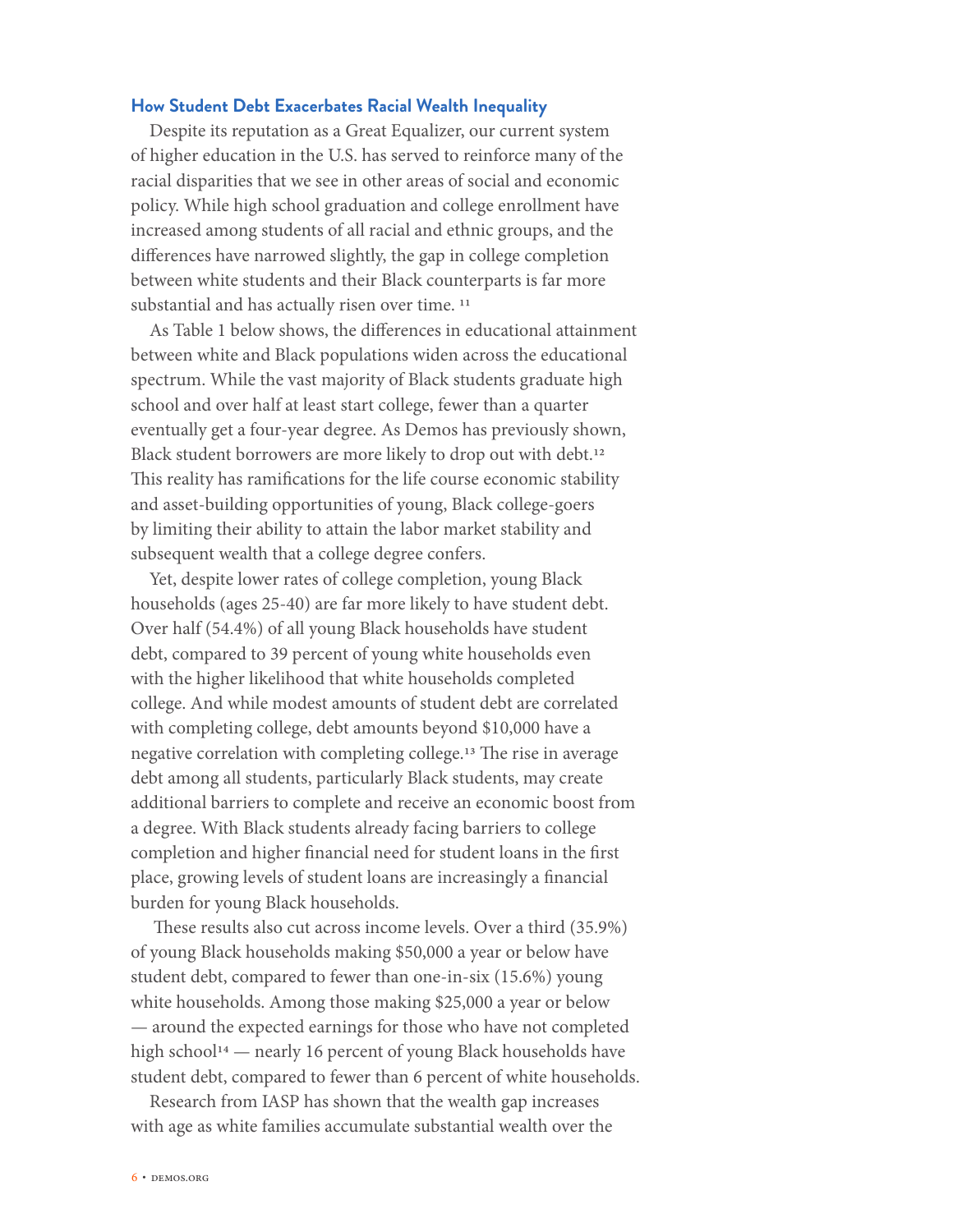|                                       | White | <b>Black</b> |
|---------------------------------------|-------|--------------|
| At Least High School Diploma          | 93%   | 86%          |
| At Least Started College              | 62%   | 52%          |
| At Least 2 Years of College           | 55%   | 42%          |
| At Least 4 Years of College           | 38%   | 23%          |
| <b>Advanced Degree</b>                | 20%   | 9%           |
| Dropped Out of College (Some College) | 19%   | 25%          |
| College Starters Who Dropped Out      | 30%   | 48%          |

#### **Table 1. General Education Statistics by Race/Ethnicity**

Source: IASP Analysis of 2013 Survey of Consumer Finances Data

## **Table 2. Percent of Young Households (25-40) with Student Debt, by Income**

|                                                              | <b>White Families</b> | <b>Black Families</b> |
|--------------------------------------------------------------|-----------------------|-----------------------|
| With Student Loans, Total                                    | 39.1%                 | $54.4\%$              |
| With Student Loans and Household Income<br>\$50,000 or Below | 15.6%                 | 35.9%                 |
| With Student Loans and Household Income<br>\$25,000 or Below | 5.5%                  | 15.8%                 |

Source: IASP Analysis of 2013 Survey of Consumer Finances Data

life course and Black households typically experience more hurdles, including discriminatory policies and practices, to asset-building.15 However, while the racial wealth gap is larger later in life, the gap starts early among young adults with white families getting a head start in their bank accounts as well as in their extended family networks. The existence of student debt — in addition to discrimination faced by households of color in labor, housing, and financial markets — contributes to large racial disparities in wealth that show up among young households early in the life course. Even for households just getting started saving for the future, the typical young white household has nearly \$10 for every \$1 in Black wealth creating a head start for whites that has lifelong impacts.

But looking at the typical household does not tell the whole story; differences are far starker among low-wealth households (see Figure 2 below). The net worth of low-wealth Black households (those at the 25th percentile) is actually negative, while low-wealth white households still have a modest financial cushion. These data demonstrate that, while among lower-wealth white households a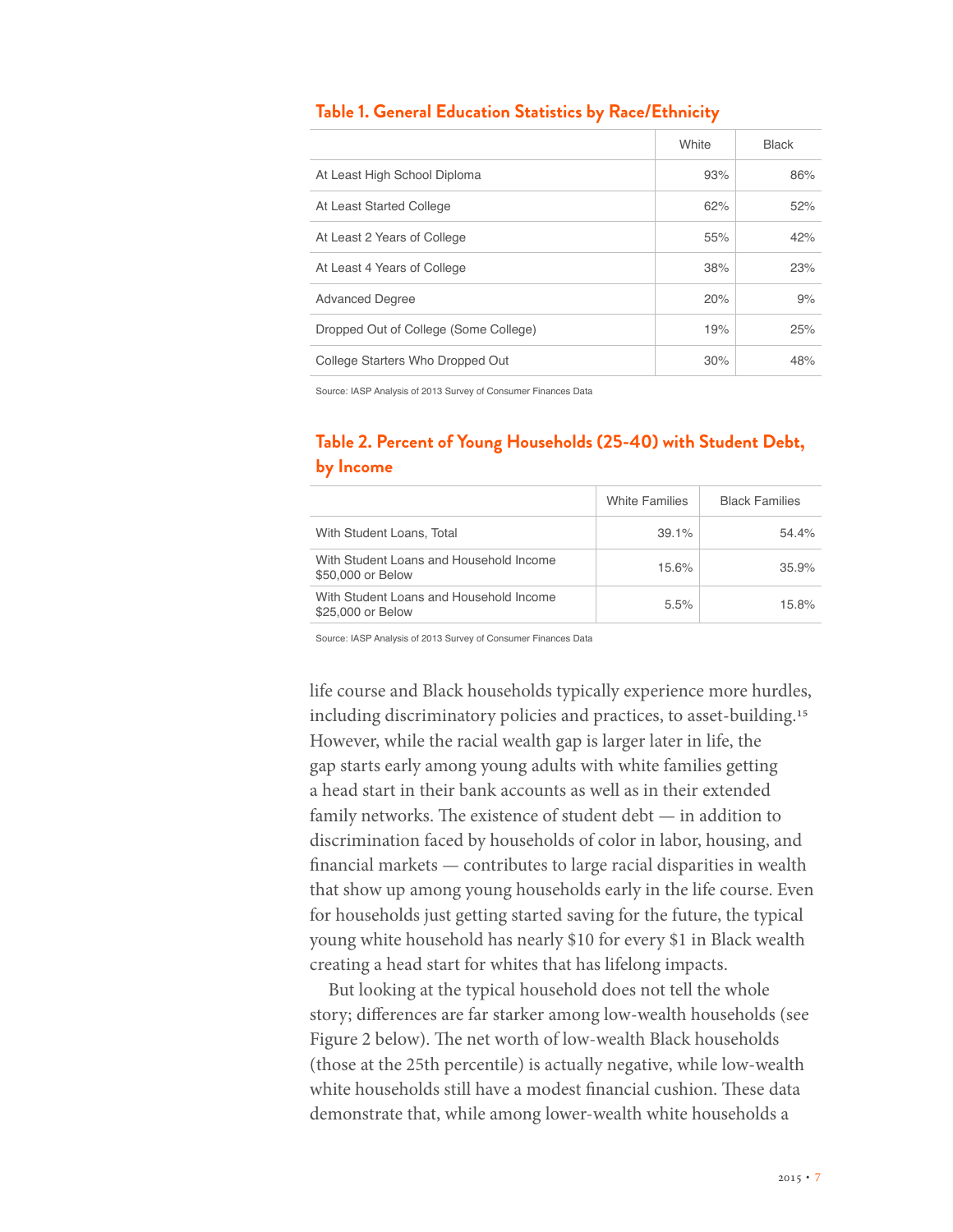common financial shock such as an unexpected car repair could likely be afforded with wealth reserves, such expenses would likely put a similarly situated young Black household in dire economic straits or further into debt.



## **Figure 1. Median Wealth and Racial Wealth Gap Among Young Households (Age 25-40)**

Source: IASP Analysis of 2013 Survey of Consumer Finances Data





Source: IASP Analysis of 2013 Survey of Consumer Finances Data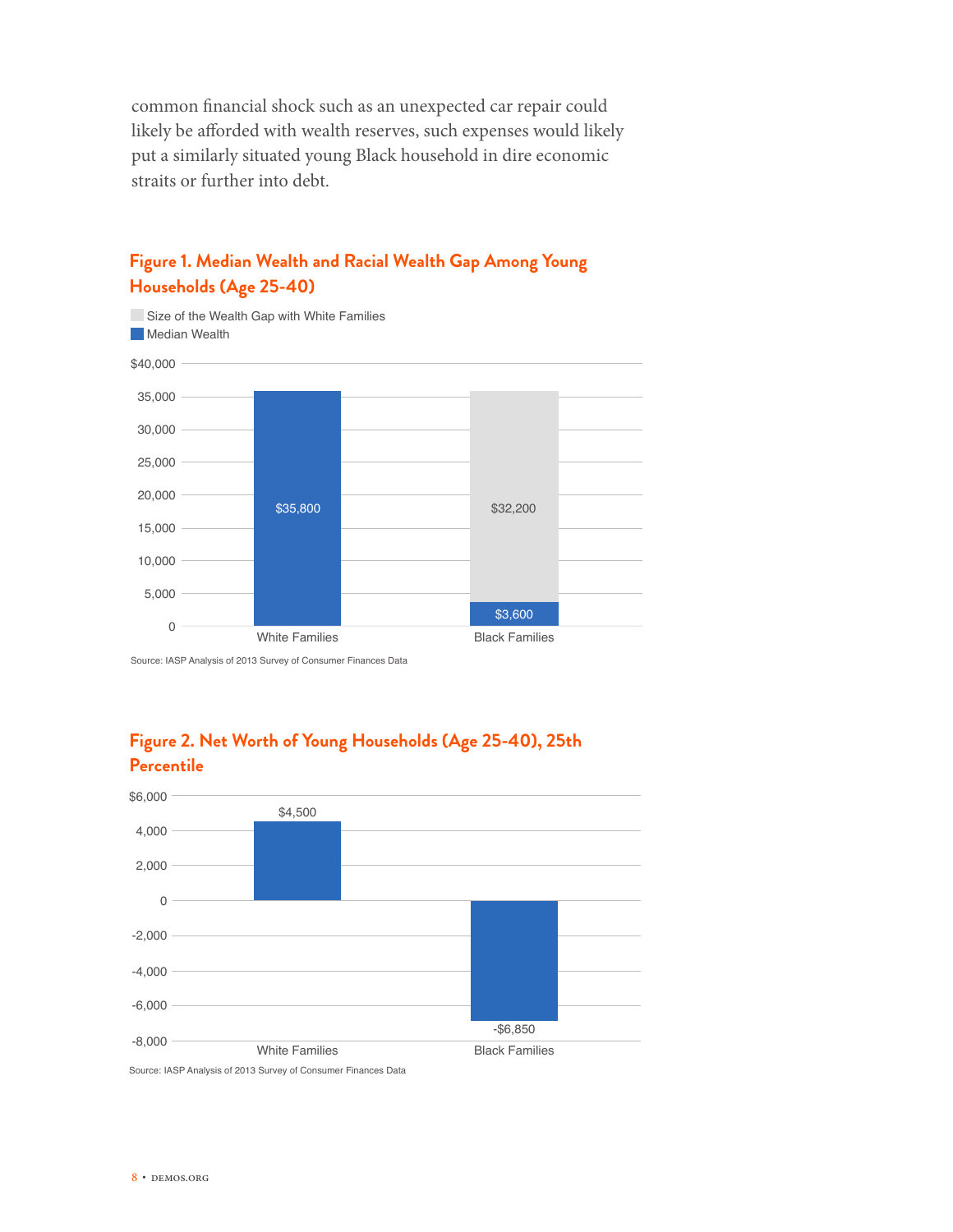#### **Universal Student Debt Relief and Its Impact on Racial Equity**

Given the higher likelihood that Black households are more financially burdened by student loans relative to whites, we utilized the Racial Wealth Audit framework to examine the impact of reducing student debt on household wealth and its subsequent impact on the racial wealth gap. We narrowed our focus to young adult households (ages 25-40), since young households are more likely to have student loans — due in part to the rising costs of college, the increasing number of young people attending college, and the shorter amount of time young people have had to pay off their debts.<sup>16</sup>

Existing inequities in borrowing rates and debt levels<sup>17</sup> provide a clear case for debt relief that is directed at those who are more likely to see student debt weigh heavily on their ability to build wealth. To analyze the impact of reducing student debt on the racial wealth gap, our model tested the impact on household wealth, if policy supported a one-time reduction of student loan debt among young households (25-40), at four levels: 25 percent, 50 percent, 75 percent, and 100 percent of the total student loan balance.<sup>a</sup> In other words, we tested the impact on household wealth if policies were implemented to reduce student loan balances of young adult student loan borrowers by a quarter, half, three-quarters, or entirely.

This modeling exercise allows us to understand how existing racial inequalities in wealth would change if educational policy had reduced or eliminated the need for student loans among today's young adults, or alternatively how household wealth might be different if we did not require borrowing for higher education.

## **Table 3. Universal Debt Relief Expands the Wealth Gap While Targeted Loan Forgiveness Could Reduce Wealth Disparities**

|                                                                | <b>Before Reducing</b><br>Student Debt | After Eliminating<br>Student Debt, All<br>Income Levels | After Eliminating<br>Student Debt for<br><b>Those Making</b><br>\$50,000 and Below | <b>After Eliminating</b><br>Student Debt for<br><b>Those Making</b><br>\$25,000 and Below |
|----------------------------------------------------------------|----------------------------------------|---------------------------------------------------------|------------------------------------------------------------------------------------|-------------------------------------------------------------------------------------------|
| Wealth Gap Between<br>Young Black and<br><b>White Families</b> | \$32,201                               | \$35,200                                                | \$30,000                                                                           | \$31,090                                                                                  |
| Change in the Racial<br><b>Wealth Gap</b>                      |                                        | \$2.999                                                 | (\$2,201)                                                                          | (S1,111)                                                                                  |
| Percent Change                                                 |                                        | 9%                                                      | $-7%$                                                                              | $-4\%$                                                                                    |

Calculations for Households Age 25-40

Source: IASP Analysis of 2013 Survey of Consumer Finances Data

a. The results of the analyses at each level of debt reduction can be found in the Appendix.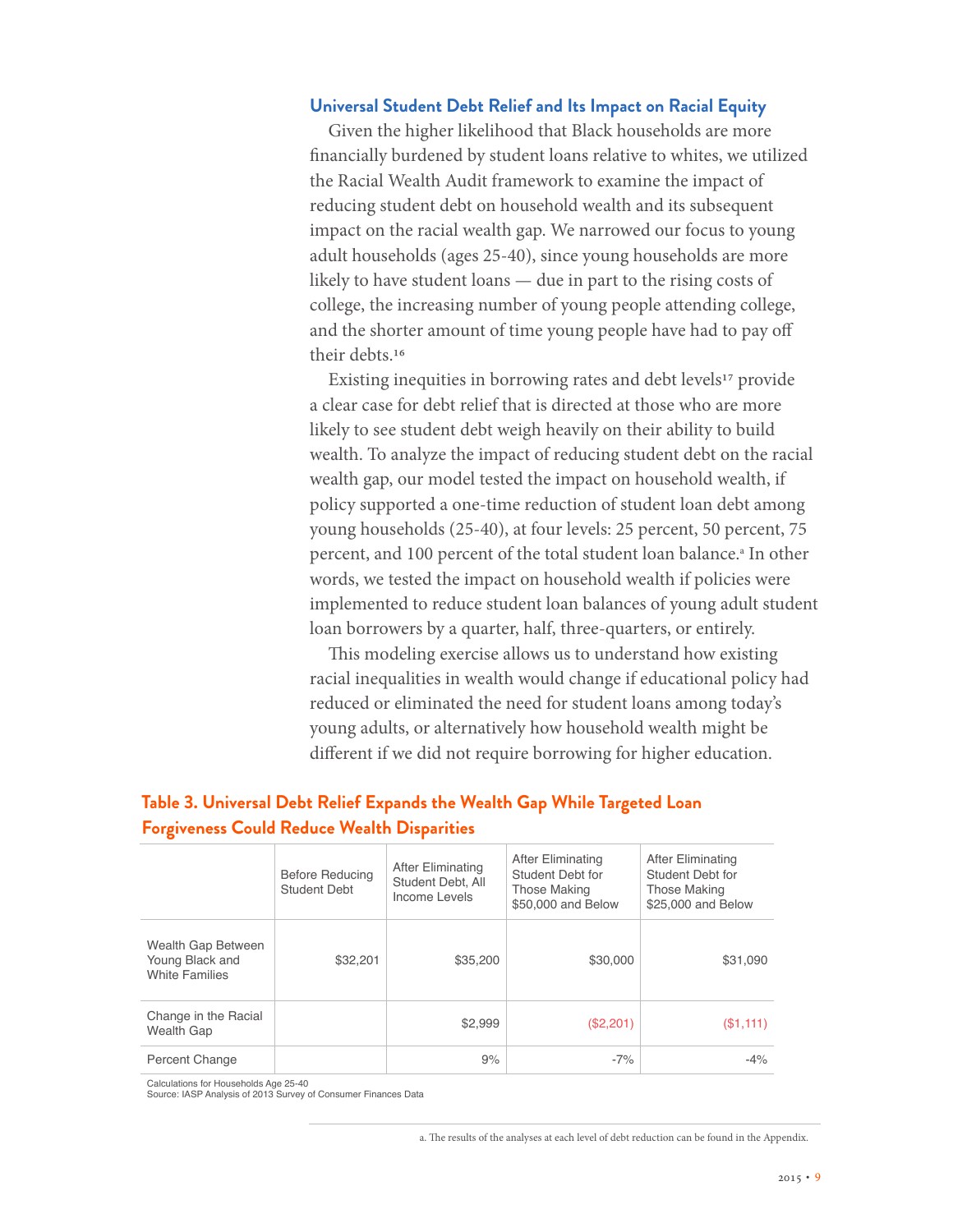Thus, by understanding how wealth disparities would change with an elimination or reduction in existing student loans, we can better understand the role that these loans play in current wealth gaps.

Our analysis found that, while eliminating student debt for all households regardless of income increases the median net worth for white and Black young adults alike, it also has the effect of *increasing* the racial wealth gap. Essentially, the typical white family would see a greater total benefit than the typical Black family (See Table 3 and Figure 4). For example, eliminating 100 percent of student debt would expand the divide between median Black and white wealth by an additional 9 percent, or nearly \$3,000.

Since (as mentioned above) white households attend college and also seek out advanced degrees — in greater numbers (see Table 1 above), they may stand to benefit more from a loan reduction policy that does not take income or financial circumstances into account. Thus, reducing student loans for all households regardless of income may actually be counterproductive in reducing racial wealth disparities, indicating that targeted relief and scholarship programs may be preferable. This finding reveals that universal debt relief may go to students with less need and more capacity to pay back loans, especially advanced degree holders who tend to have the highest incomes. Though any debt reduction policy would serve to lower the total burden of student debt on young families, new policy initiatives should support both debt reduction and equity in

## **Figure 3. Change in Wealth After Forgiving 100% of Student Debt, All Income Levels**

Additional Wealth from 100% Reduction in Student Debt Median Wealth before Reducing Student Debt \$50,000 45,000 40,000 35,000 30,000 25,000 20,000 15,000 10,000 5,000  $\Omega$ \$10,399 White Families **Black Families** \$7,400 Source: IASP Analysis of 2013 Survey of Consumer Finances Data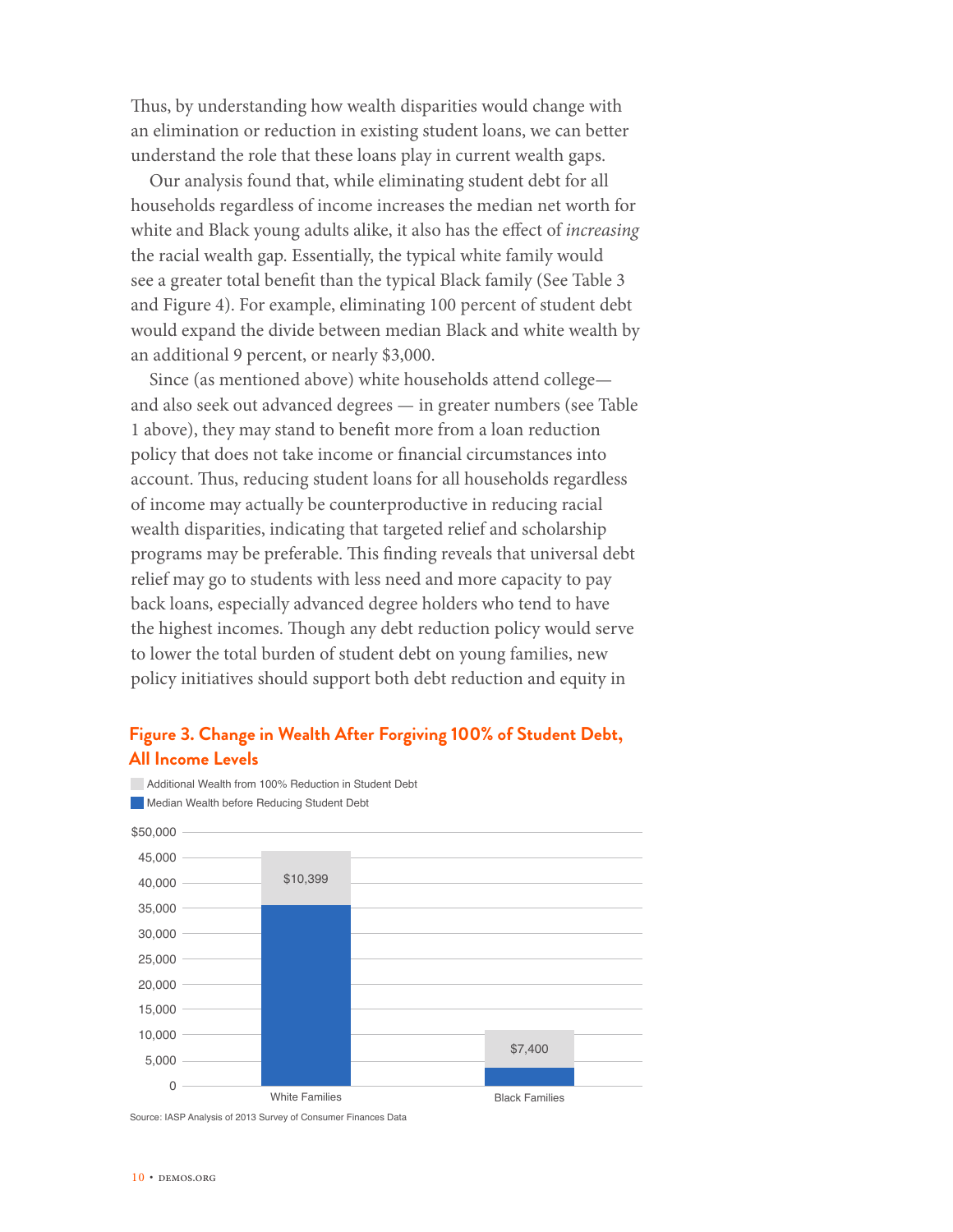reducing the racial wealth gap. Eliminating all student debt for all young adult households does not meet both of these criteria; thus, as we consider policy solutions for lowering the financial toll of student debt on young people today and decide how to direct public resources, it is important to understand that this approach does not promote equity.

However, given the finding that many Black households of modest incomes still have student debt (see Table 2 above), it stands to reason that a means-tested loan forgiveness policy may yield different results. Thus, we also tested the effects on the racial wealth gap of reducing student debt only for young households at or below median income. We tested the same loan reduction percentages for households making \$50,000 (approximately the median U.S. income) and below, as well as the impact if eligibility were limited to those making half of median, or \$25,000 or less annually.

Indeed, limiting eligibility for loan forgiveness to low- and middle-income households reduces the racial wealth gap between Black and white households. The greatest reduction in the wealth gap between white and Black families occurs when families earning \$50,000 or below see their loans completely forgiven. A policy of total loan forgiveness for these families would reduce the racial wealth gap between Black and white families by 7 percent, or \$2,201.

Further limiting the eligibility criteria to those making \$25,000 or below also reduces Black-white wealth disparities by 4 percent, or \$1,111. While these estimates may seem modest, given the numerous factors contributing to the Black-white wealth gap, a reduction of more than \$1,000 in the racial wealth gap from a policy squarely targeted at those with very low incomes is quite a substantial impact.

It is also notable that we see this change in the Black-white racial wealth gap, despite the fact that a relatively small percentage of households would be eligible for such a policy. That is, fewer African Americans have incomes below \$25,000, while also holding student loans compared to those with incomes of \$50,000 or less, or across all levels. This makes sense; student debtors tend to have higher incomes than non-debtors in absolute terms, due to the fact that college-goers earn more on average than those who never attend college. Yet, as mentioned above (see Table 2) Black families face a particularly high burden of student loans in each income category studied. By targeting loan alleviation programs on the lowest income student debt holders, there is an opportunity to reduce the racial wealth gap and target assistance to those with the greatest financial need.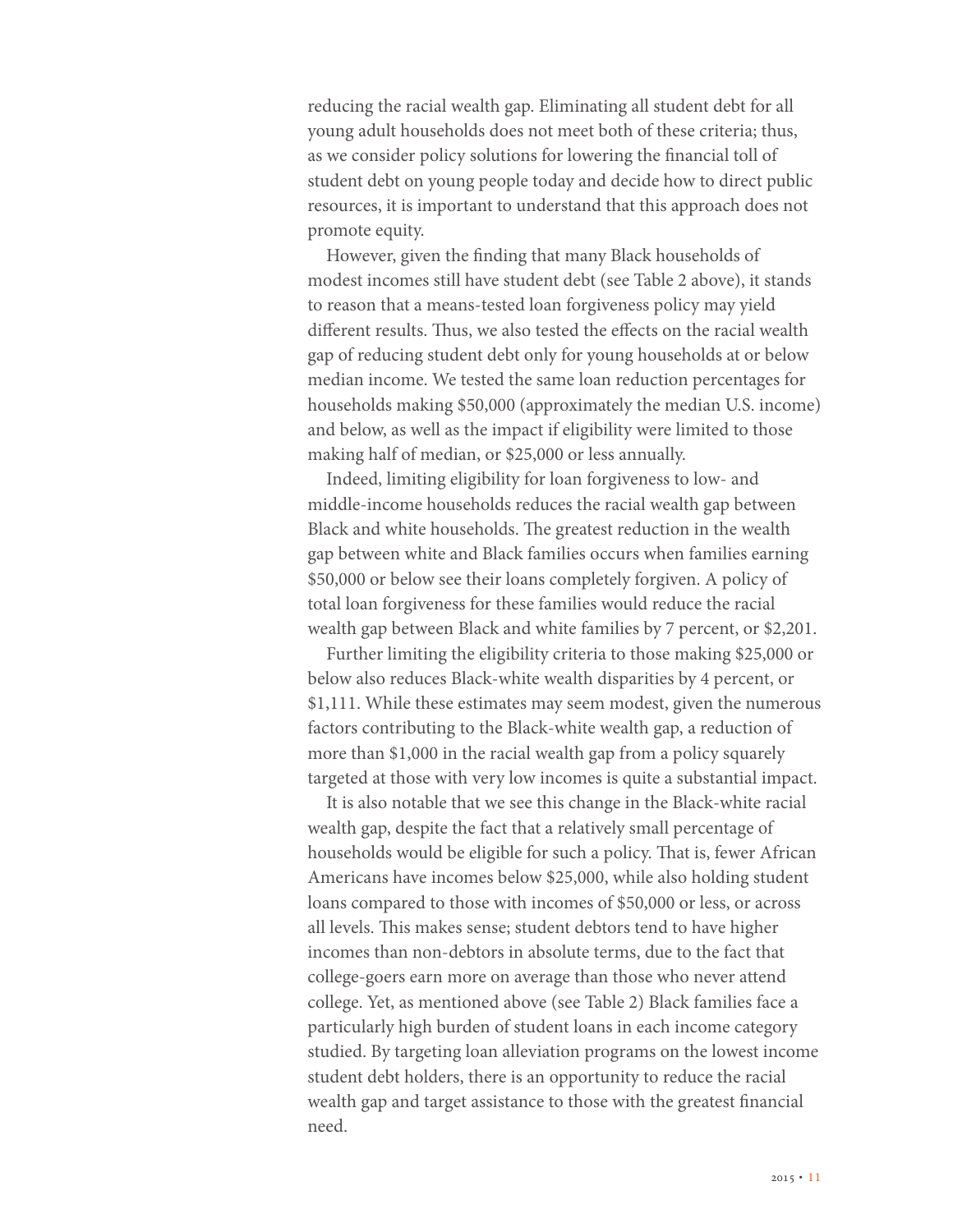#### **The Impact of Student Debt Reduction on Low-Wealth Households**

Given the finding that many Black families have substantial *negative* net worth — their debts exceed their savings and assets we also examined the impact of loan reduction policies on the racial wealth gap among those farther down the wealth distribution those at the 25th percentile of net worth.

Testing the same loan reduction policies with the same eligibility criteria as seen above, we find that, while the impact on the racial wealth gap at the median was somewhat modest, yet still notable, there seems to be an even larger potential effect of loan reduction policies on the racial wealth gap at this point in the wealth distribution. For example, reducing 100 percent of student debt with no income eligibility criteria would reduce the wealth gap between Black and white families at the 25th percentile by 24 percent, or \$2,740. While a universal approach moves us in the right direction for those at the 25th percentile in terms of reducing racial wealth disparities, once more, we see that a more targeted approach focusing loan reduction efforts on lower-income households does even more to reduce the racial wealth gap among lower-wealth young households. Again, we tested the effects on the racial wealth gap of reducing student debt only for young households making \$50,000 or below, and \$25,000 or below, but this time examined its impact on those at the 25th percentile.

## **Table 4. Reducing Student Debt Could Substantially Reduce the Racial Wealth Gap among Low-Wealth Households**

|                                                                                             | <b>Before Reducing</b><br><b>Student Debt</b> | After Eliminating<br>Student Debt, All<br>Income Levels | After Eliminating<br>Student Debt for<br><b>Those Making</b><br>\$50,000 and Below | After Eliminating<br>Student Debt for<br><b>Those Making</b><br>\$25,000 and Below |
|---------------------------------------------------------------------------------------------|-----------------------------------------------|---------------------------------------------------------|------------------------------------------------------------------------------------|------------------------------------------------------------------------------------|
| Wealth Gap<br>Between Young<br><b>Black and White</b><br>Families at the<br>25th Percentile | \$11,350                                      | \$8,610                                                 | \$7,170                                                                            | \$5,510                                                                            |
| Change in the<br><b>Racial Wealth Gap</b>                                                   |                                               | (\$2,740)                                               | (\$4,180)                                                                          | (\$5,840)                                                                          |
| Percent Change                                                                              |                                               | $-24%$                                                  | $-37%$                                                                             | $-51%$                                                                             |

Calculations for Households Age 25-40

Source: IASP Analysis of 2013 Survey of Consumer Finances Data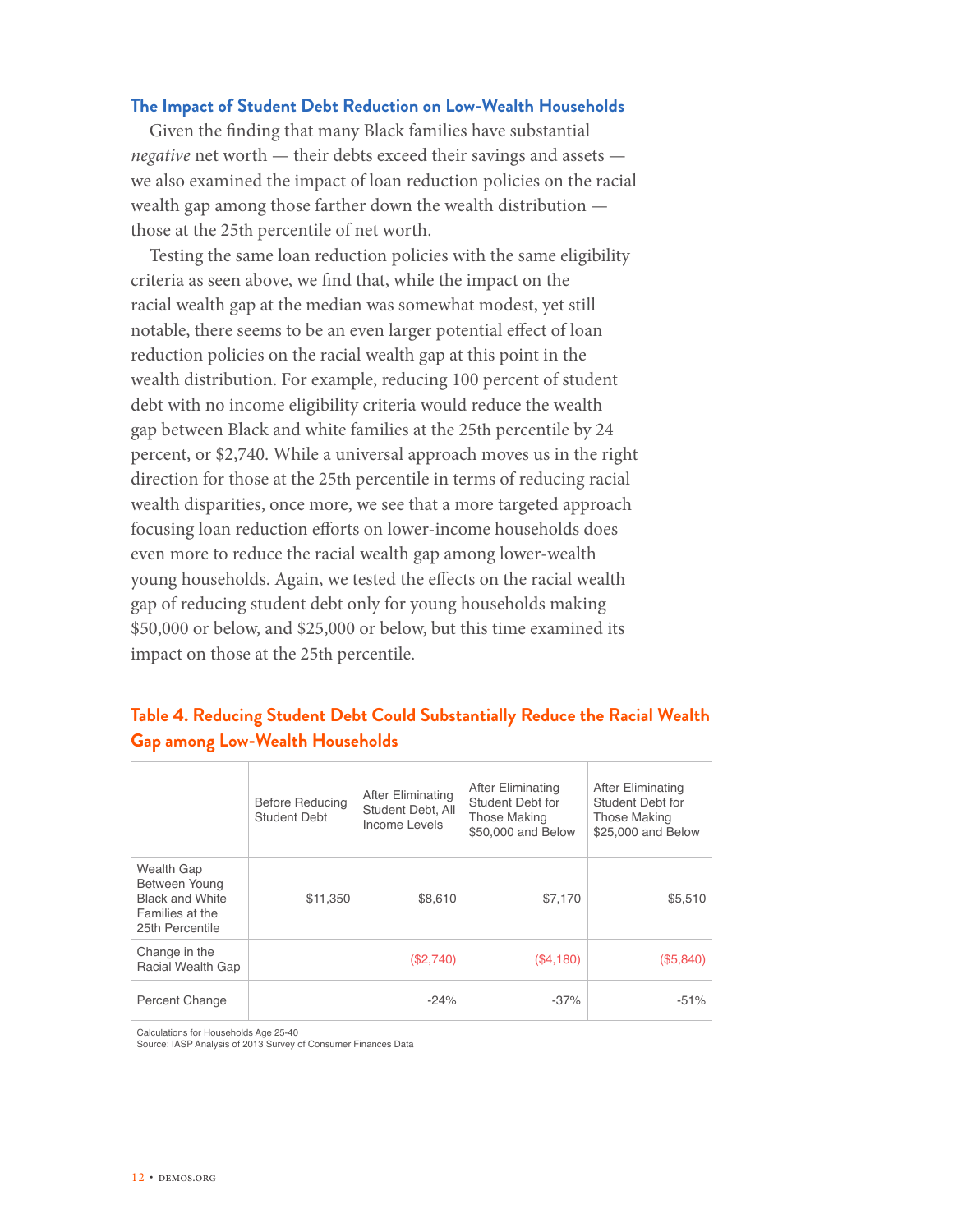### **Figure 4. Impact of Eliminating Student Debt on Low-Wealth Households, 25th Percentile**

#### **Original Net Worth**

**New Net Worth after Eliminating Student Debt** 





Similar to what we found at median net worth, a more progressive approach to loan reduction policy is more successful at reducing the racial wealth gap. For example, forgiving all student debt for families making \$50,000 or below yields a 37 percent, or \$4,180, reduction in the wealth gap between low-wealth Black and white families (see Table 4 above). Lowering the eligibility for loan forgiveness even further to those making \$25,000 or less produces an even greater reduction of the Black-white wealth disparity among low-wealth households. Such a policy yields a 51 percent, or \$5,840, reduction in the wealth gap between Black and white families. These results are particularly dramatic. The fact that the racial wealth gap at the 25th percentile for whites and Blacks is reduced by one third to one half with a progressive elimination of student loans highlights how large a role student debt plays in racial disparities in wealth between young adults today. These results suggest that for the most vulnerable student loan debtors by income, we can reduce substantially the racial wealth gap at the 25th percentile for young Black households by developing policies which eliminate and reduce the need for low-income households to take on student loans.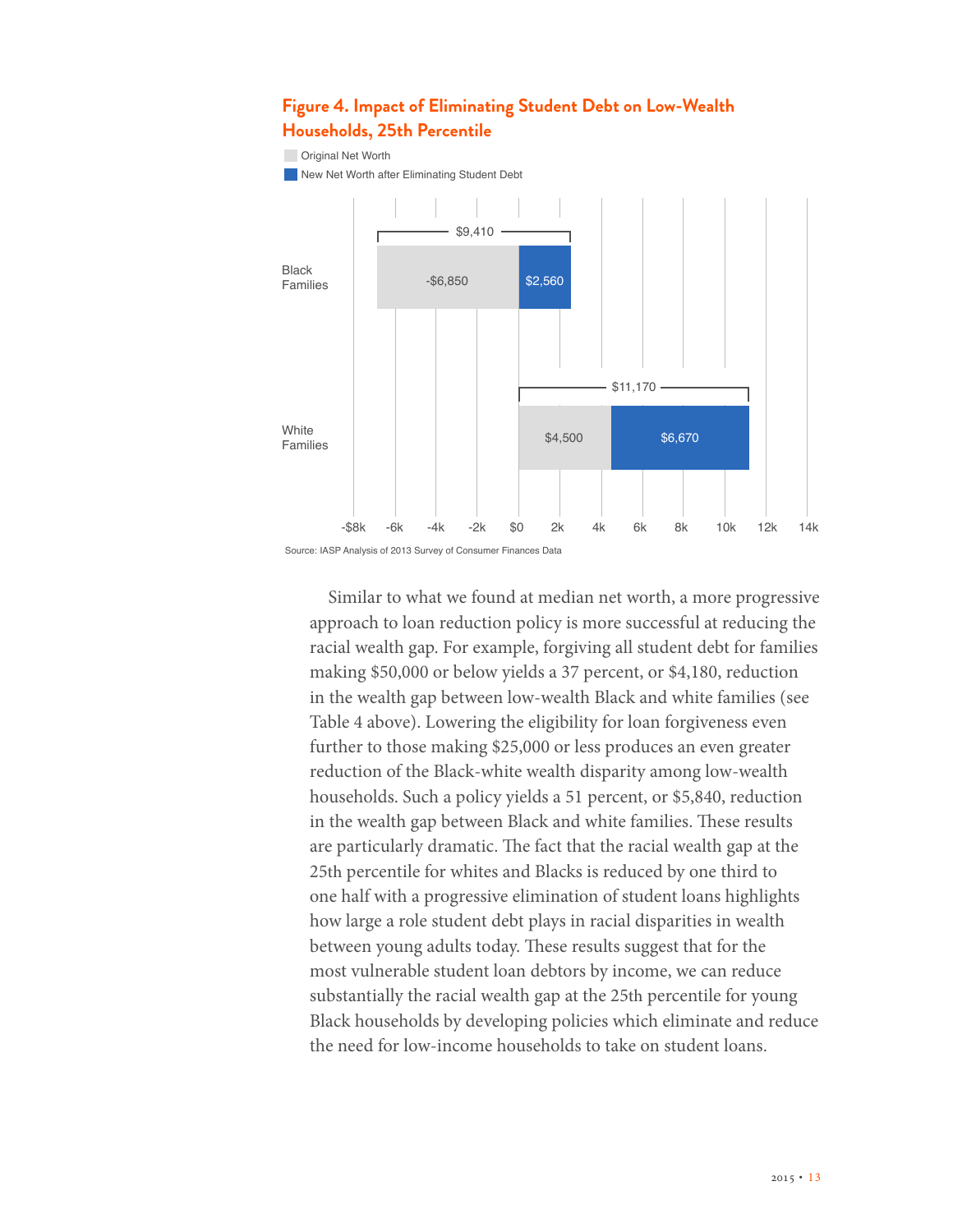#### **Student Loan Policy Matters for Reducing the Racial Wealth Gap**

These results speak to the importance of careful public policy design. If policymakers are concerned about the growing racial wealth gap as well as the growing level of educational debt among today's young people, they should design interventions that not only reduce the overall burden of student debt, but do so in ways that do not expand existing racial wealth divides. As these analyses show, the greatest reductions in the racial wealth gap, both at the median and at the 25th percentile of the wealth distribution, come from targeted forgiveness for low- and middle-income households. Targeted grant aid, lower tuition, and debt relief for those with tighter household budgets appeal to our sense of fairness about access to higher education, while also contributing to reductions in the racial wealth gap. By contrast, lowering debt levels and expanding assistance for all households could actually exacerbate wealth gaps by providing aid to households that have greater capacity to pay off their debts.

We know that disparities in higher education attainment and student loan burdens only account for a portion of the racial wealth gap, and policymakers should look beyond student debt to help households build wealth in the labor and housing markets in ways that reduce divides by race. However, given the substantial impact of targeted reductions in student debt on the racial wealth gap, particularly among those with lower income and wealth levels, a number of policies could be enacted that may make a sizeable difference. These include:

- **Guaranteeing debt-free public higher education for lowincome and middle-class households.** Currently, the burden of undergraduate borrowing is disproportionately borne by low-income students and students of color. Similarly, Black students are more likely to take on loans but not complete college, which results in higher rates of delinquency and default, even with relatively low loan balances. Providing a guarantee of debt-free public higher education in a way that targets subsidies toward those who are most likely to face unmet financial need for college could increase both college attendance and completion rates, while having the effect of eliminating borrowing for most students of color.
- **Institutional accountability and debt forgiveness for students attending low-quality institutions.** Many students face trouble repaying student loans due to attending a college that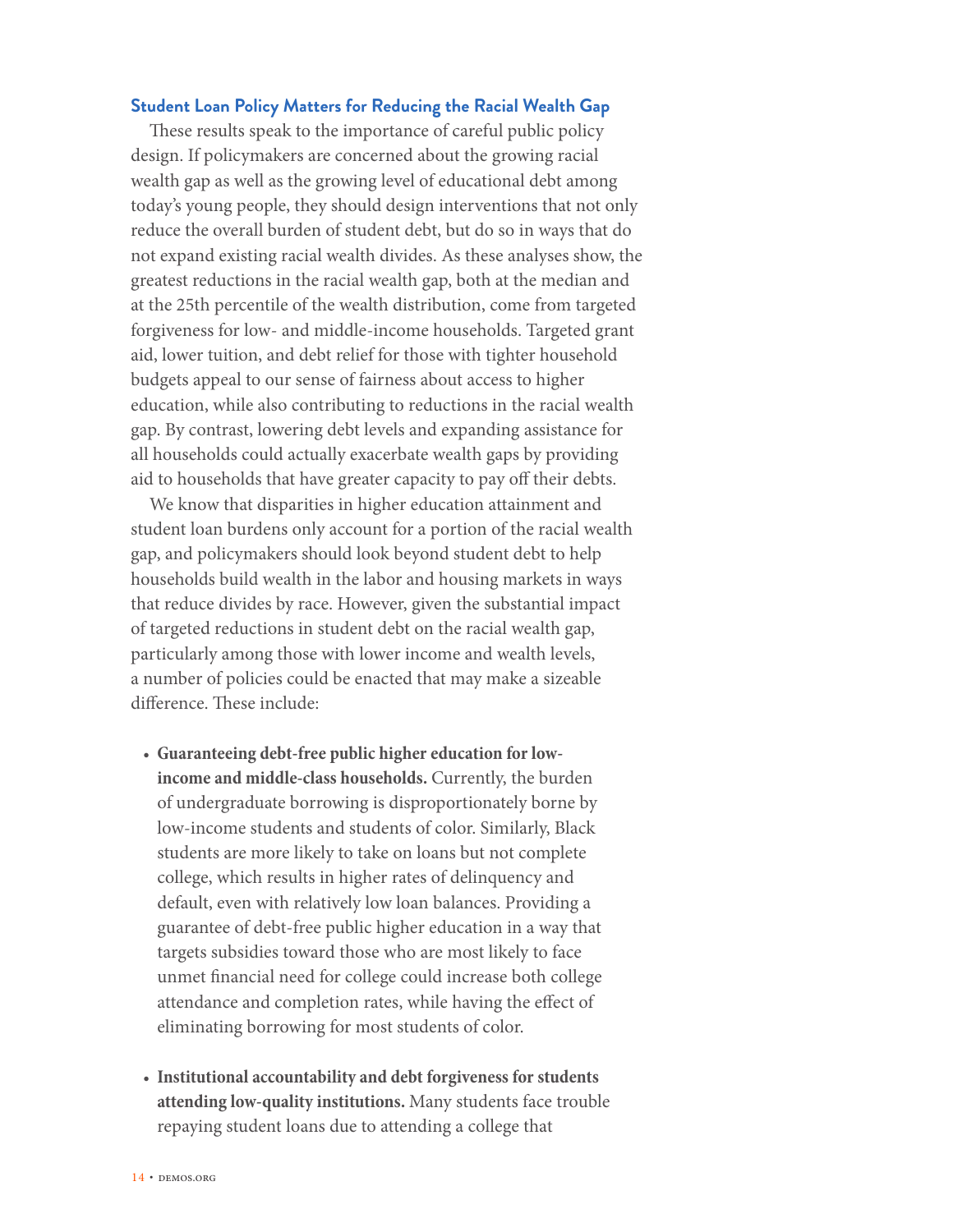required borrowing but provided specious value in the labor market. Students at these institutions, many of which reside in the for-profit college sector, often have very little recourse to have debt forgiven, even in instances of fraud and abuse. A mechanism of loan forgiveness for these students would target those who need forgiveness the most — frequently low-income and students of color. Tighter oversight of colleges and degree programs, including the strengthening of Gainful Employment regulations18, would also ensure that these institutions' access to federal financial aid and loan dollars are restricted, and that students enter a fairer higher education marketplace.

- **Incremental debt forgiveness for students in public, low-wage professions.** Currently, the federal government provides loan forgiveness for those who work in public service professions for 10 years, and have made 10 years of payments on their student loans. This benefit, Public Service Loan Forgiveness, aligns debt reduction with those whose incomes are low enough as to be unable to pay off their loans in that timeframe. That said, the program does not have an income eligibility criterion and is scheduled to provide a substantial portion of forgiveness to graduate degree holders, many of whom have above-average incomes. Low-wage public service workers with undergraduate debt are less likely to see the same type of benefit, in many cases because their loan balances are far smaller. Ensuring that those who work in low-wage public service professions, including social workers, teachers, educators, and first responders, also receive forgiveness, perhaps by providing a reduction incrementally rather than at one time after 10 years, has the potential to reduce the racial wealth gap by targeting those with lower incomes.
- **Allow student loans to be discharged in bankruptcy.** Unlike other forms of consumer debt, student loans are extremely difficult to be discharged in bankruptcy. Those seeking to discharge student loans must satisfy an onerous and illdefined "undue hardship" standard, in some cases effectively making it impossible to discharge loans even in the most hopeless of financial circumstances.<sup>19</sup> The barrier is so high that 99.9 percent of individuals with student loan debt who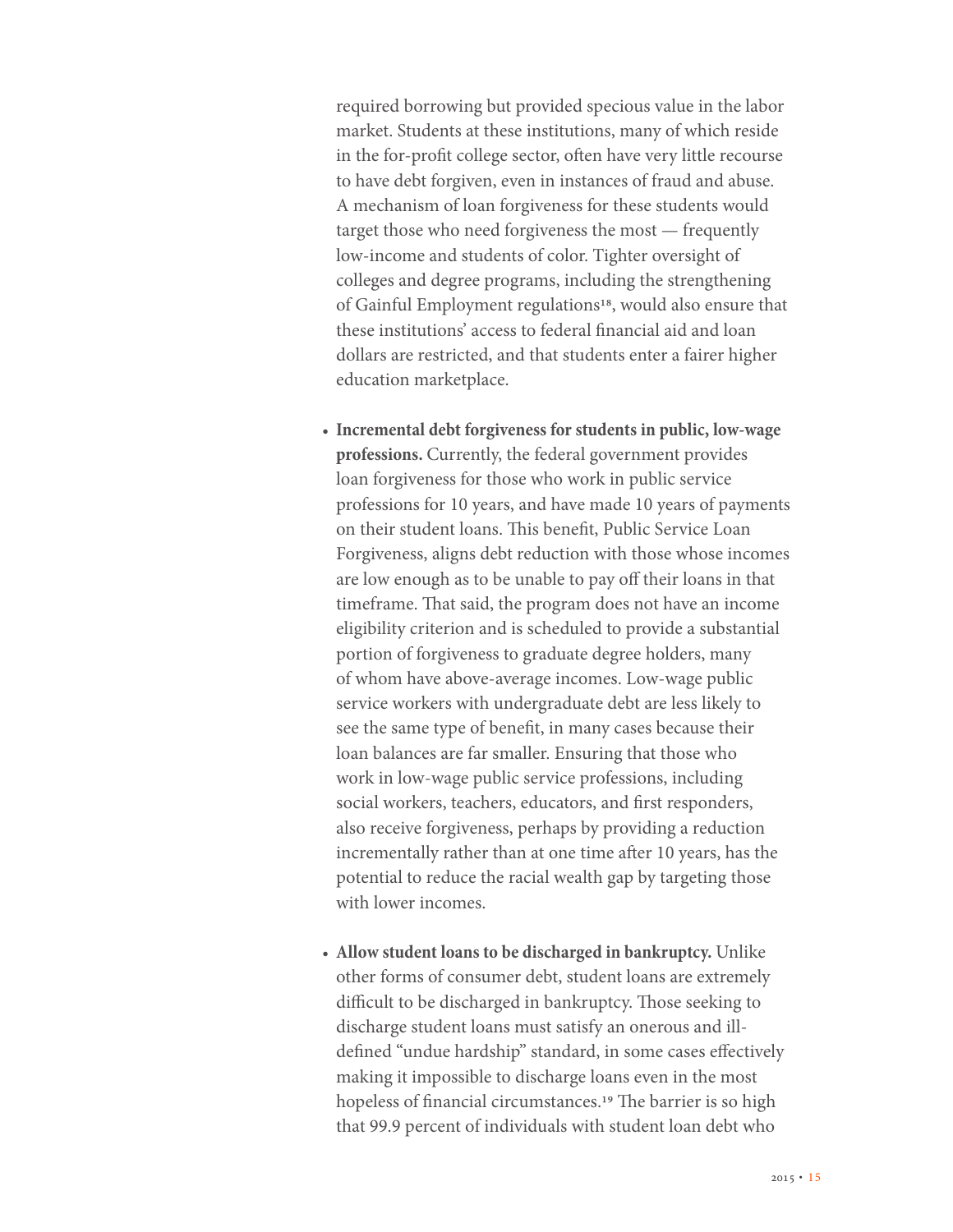file bankruptcy do not even bother to allege an "undue hardship."20 Reforming our bankruptcy code's treatment of student debt would, by definition, provide loan forgiveness and reduce debt to those who face the greatest financial hardship, and thus, has the potential to reduce the racial wealth gap.

#### **Appendix A: Latino Student Loan Debt and the Racial Wealth Gap**

While this analysis focuses primarily on differences in Blackwhite wealth, we also examined the impact of student debt reduction on young Latino households. Our findings confirm that the patterns of student loan debt and barriers to educational access differ between Black and Latino students making distinct discussions of the key student debt concerns appropriate. According to data from the Survey of Consumer Finances, Latino households attend and graduate from college at lower rates than both Black and white households. Our analyses also point to the much lower household wealth levels among Latinos relative to white families. Likely due to lower rates of college attendance and attainment, the percentage of Latino households with student debt (21%) is lower than that of both Blacks and whites. Thus, the dynamic of student loans is different for Latinos than that seen among Black households, who despite lower college attendance and completion rates than whites, are far more likely to hold debt.

Evidence also suggests that Latino students may be more adverse to taking on student loans even when they face substantial financial need for school,<sup>21</sup> and Demos has found that while Latino students tend to borrow less than Black and white students at public institutions, they borrow at comparable — or even higher —

|                                            | White | <b>Black</b> | Latino |
|--------------------------------------------|-------|--------------|--------|
| With at Least High School Diploma          | 93%   | 86%          | 68%    |
| At Least Started College                   | 62%   | 52%          | 32%    |
| At Least 2 Years of College                | 56%   | 42%          | 27%    |
| At Least 4 Years of College                | 38%   | 23%          | 13%    |
| Graduate School                            | 20%   | 9%           | 5%     |
| Attended College, No Degree (Some College) | 19%   | 25%          | 14%    |
| College Starters Who Did Not Graduate      | 30%   | 48%          | 42%    |
| With Student Loans. Total                  | 39%   | 54%          | 21%    |

#### **Appendix Table 1. General Education Statistics by Race/Ethnicity**

Source: IASP Analysis of 2013 Survey of Consumer Finances Data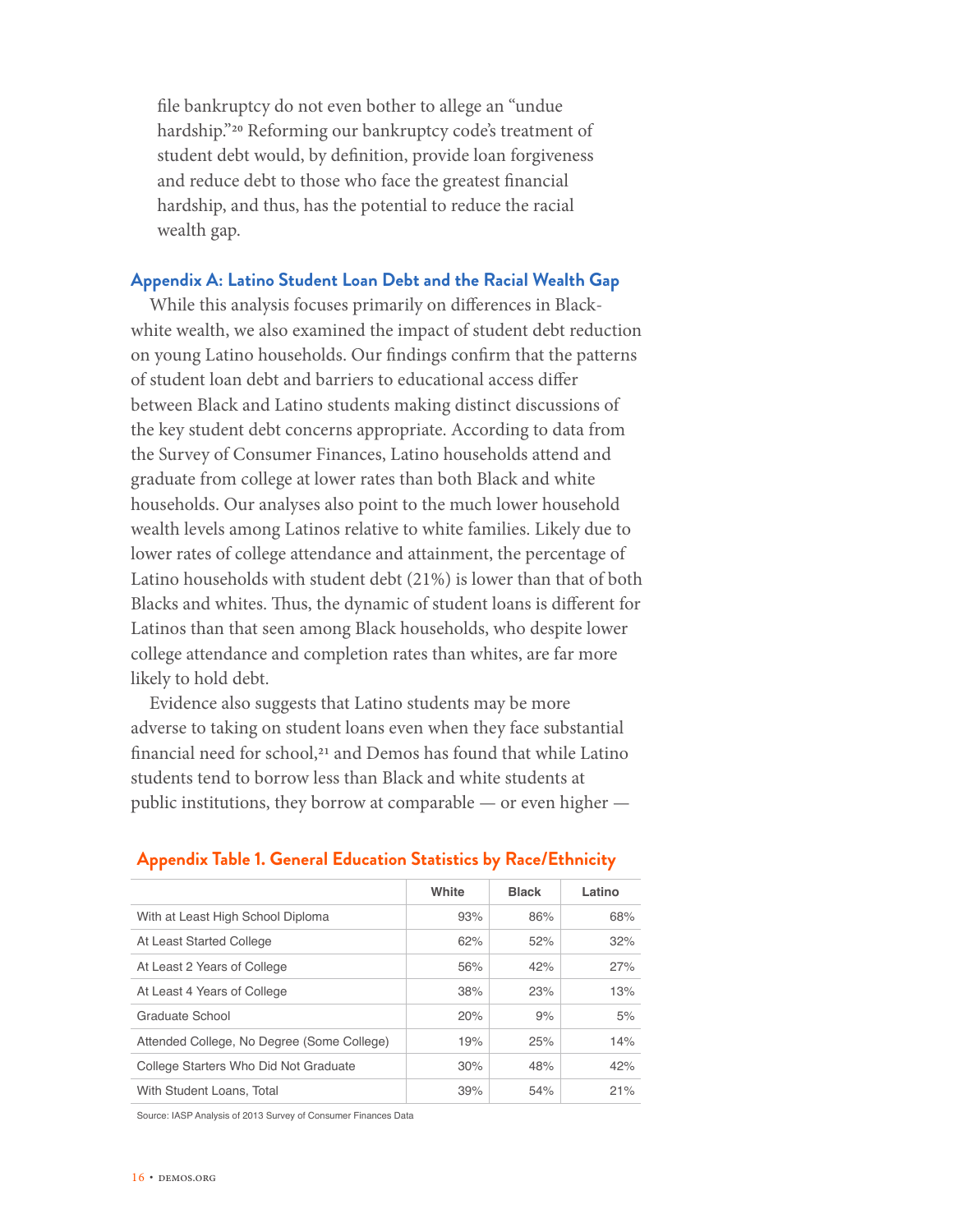amounts at private for-profit institutions, where they also drop out with debt at high rates.<sup>22</sup>

Our model suggests that loan reduction policies may play out differently for the Latino-white wealth gap (see Table 6), perhaps due to differences in educational attainment (see Table 5). Universal debt reduction policies would benefit Latinos modestly but would expand the racial wealth gap among both typical and low-wealth households, even when the policy is targeted squarely at borrowers making \$50,000 and below. Again, this is not because loan reduction would reduce Latino wealth per se, but rather that white families see a larger benefit than Latino families in this scenario. However, a loan reduction policy targeted at those making \$25,000 or below would reduce the racial wealth gap at both the median and among low-wealth households, though the reduction is less than that seen for Black-white wealth differences. We posit that these results stem in large part from the fact that the lowest wealth Latino households face numerous barriers to higher education making them less likely to begin college and take out loans.

|                                                     |                                        | Wealth Gap Between Latino and White Families                   |                                                                                    |                                                                                    |  |  |  |
|-----------------------------------------------------|----------------------------------------|----------------------------------------------------------------|------------------------------------------------------------------------------------|------------------------------------------------------------------------------------|--|--|--|
|                                                     | <b>Before Reducing</b><br>Student Debt | <b>After Eliminating</b><br>Student Debt, All<br>Income Levels | After Eliminating<br>Student Debt for<br><b>Those Making</b><br>\$50,000 and Below | After Eliminating<br>Student Debt for<br><b>Those Making</b><br>\$25,000 and Below |  |  |  |
| Average Latino<br>Household                         | \$25,571                               | \$33,450                                                       | \$26,610                                                                           | \$25,240                                                                           |  |  |  |
| Change in the Racial<br>Wealth Gap                  |                                        | \$7,879                                                        | \$1,039                                                                            | (\$331)                                                                            |  |  |  |
| Percent Change                                      |                                        | 31%                                                            | 4%                                                                                 | $-1%$                                                                              |  |  |  |
| Low-Wealth Latino<br>Household (25th<br>Percentile) | \$2,300                                | \$6,170                                                        | \$3,620                                                                            | \$1,659                                                                            |  |  |  |
| Change in the Racial<br>Wealth Gap                  |                                        | \$3,870                                                        | \$1,320                                                                            | (S641)                                                                             |  |  |  |
| Percent Change                                      |                                        | 168%                                                           | 57%                                                                                | $-28%$                                                                             |  |  |  |

## **Appendix Table 2. Impact of Loan Reduction Policies on the Latino-White Wealth Gap**

Source: IASP Analysis of 2013 Survey of Consumer Finances Data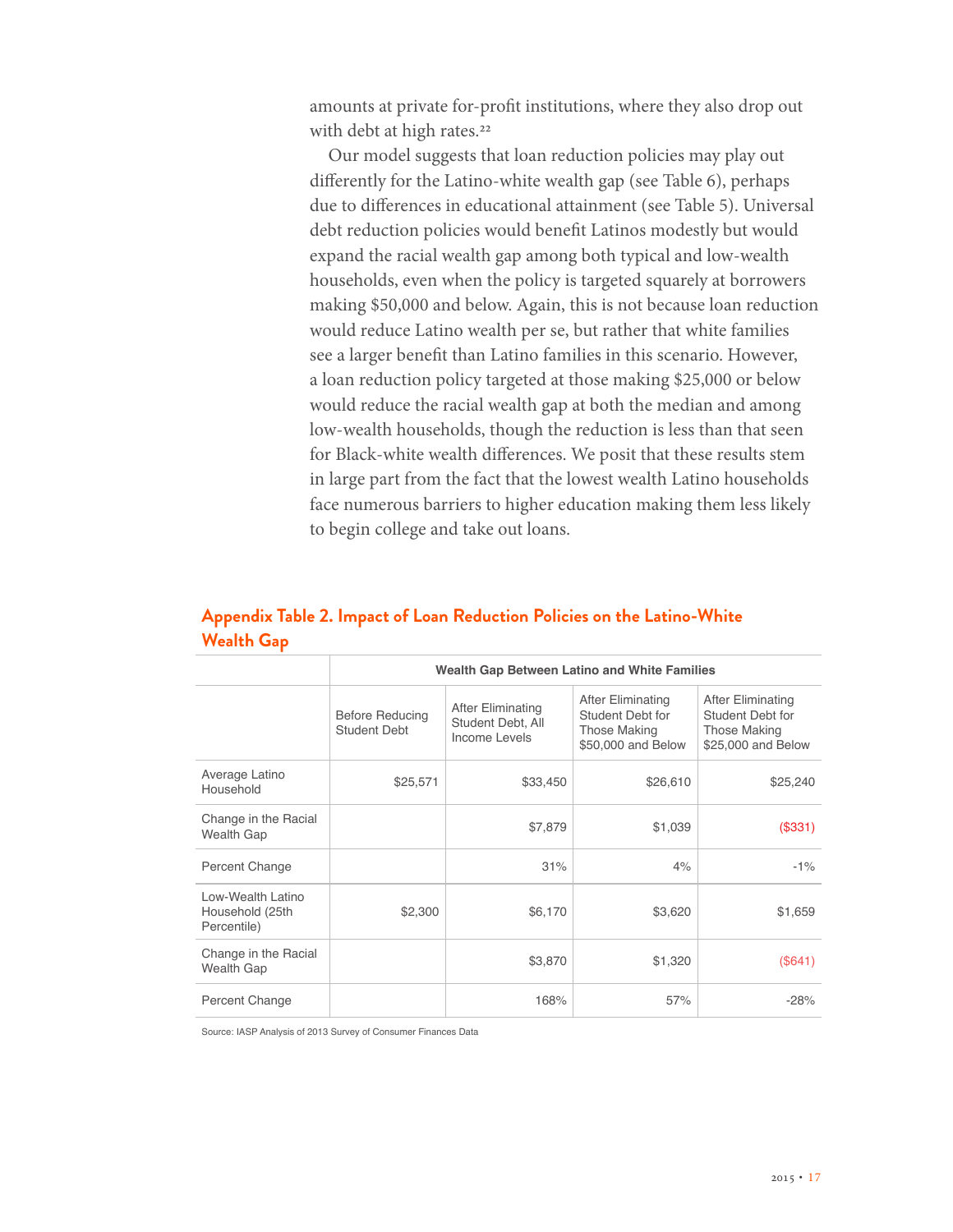## **Appendix B: Modeling Student Loan Reduction Policies on the Racial Wealth Gap**

|                                 | Racial Wealth Gap Before<br><b>Reducing Student Debt</b> | 25% Reduction<br>in Student Debt | 50% Reduction<br>in Student Debt | 75% Reduction<br>in Student Debt | 100% Reduction<br>in Student Debt |
|---------------------------------|----------------------------------------------------------|----------------------------------|----------------------------------|----------------------------------|-----------------------------------|
| <b>Black</b><br><b>Families</b> | \$32,201                                                 | \$33,500                         | \$34.760                         | \$35,825                         | \$35,200                          |
|                                 | Change in the Racial<br>Wealth Gap                       | \$1,299                          | \$2,559                          | \$3,624                          | \$2,999                           |
|                                 | Percent Change                                           | 4.0%                             | 7.9%                             | 11.3%                            | 9.3%                              |
| Latino<br><b>Families</b>       | \$25,571                                                 | \$26,710                         | \$28,760                         | \$30,775                         | \$33,450                          |
|                                 | Change in the Racial<br>Wealth Gap                       | \$1,139                          | \$3,189                          | \$5.204                          | \$7,879                           |
|                                 | Percent Change                                           | 4.5%                             | 12.5%                            | 20.4%                            | 30.8%                             |

## **Appendix Table 3. Changes in Racial Wealth Gap if Student Debt Were Reduced, All Income Levels**

## **Appendix Table 4. Changes in Racial Wealth Gap if Student Debt Were Reduced for Everyone Making \$50,000 or Below**

|                                 | Racial Wealth Gap Before<br><b>Reducing Student Debt</b> | 25% Reduction<br>in Student Debt | 50% Reduction<br>in Student Debt | 75% Reduction<br>in Student Debt | 100% Reduction<br>in Student Debt |
|---------------------------------|----------------------------------------------------------|----------------------------------|----------------------------------|----------------------------------|-----------------------------------|
| <b>Black</b><br><b>Families</b> | \$32,201                                                 | \$32,600                         | \$32,370                         | \$30,400                         | \$30,000                          |
|                                 | Change in the Racial<br>Wealth Gap                       | \$399                            | \$1                              | (\$1,801)                        | (\$2,201)                         |
|                                 | Percent Change                                           | 1.20%                            | 0.50%                            | $-5.60%$                         | $-6.80%$                          |
| Latino<br><b>Families</b>       | \$25,571                                                 | \$25,800                         | \$25,990                         | \$25,500                         | \$26,610                          |
|                                 | Change in the Racial<br><b>Wealth Gap</b>                | \$229                            | \$419                            | (S71)                            | \$1,039                           |
|                                 | Percent Change                                           | 0.90%                            | 1.60%                            | $-0.30%$                         | 4.10%                             |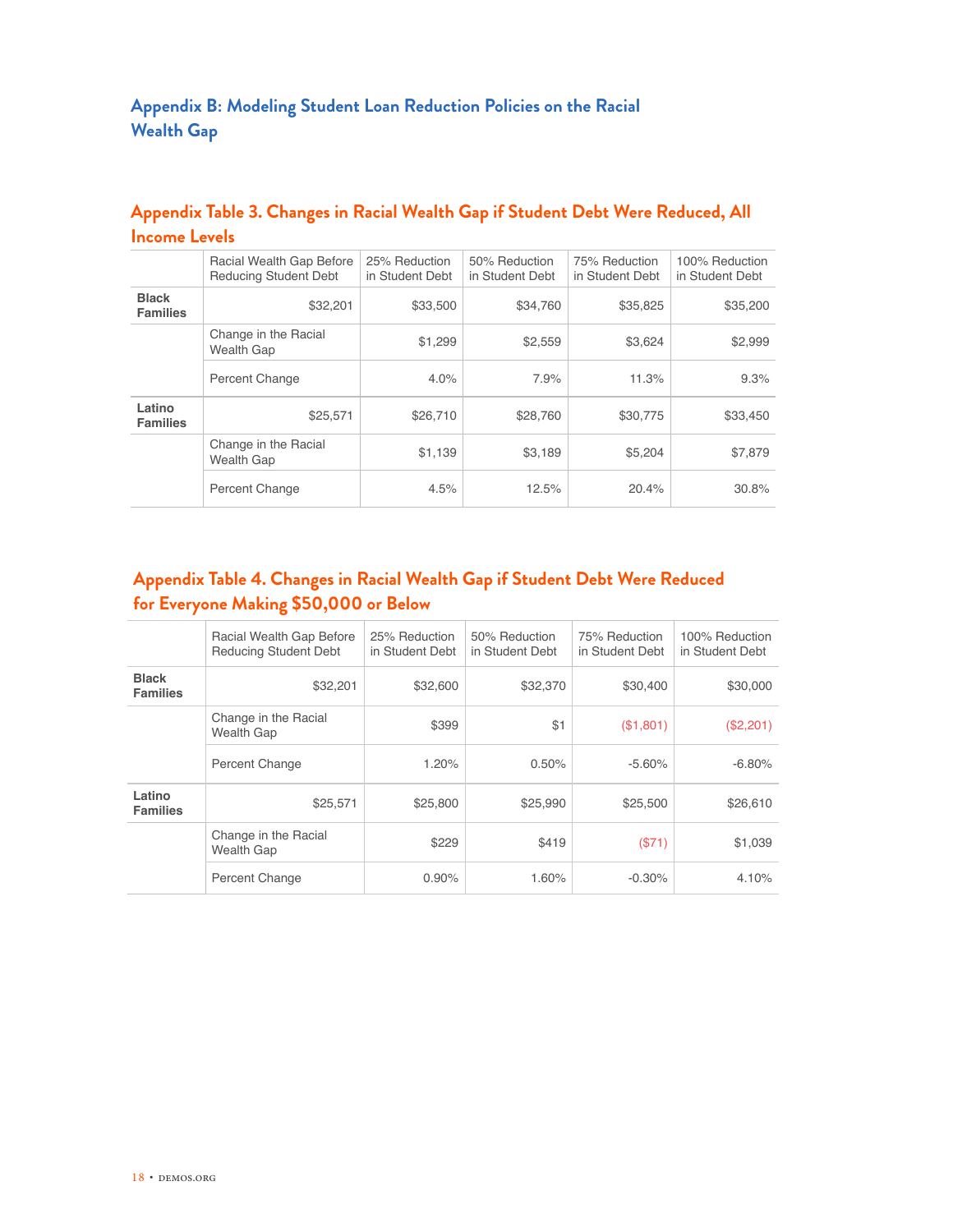## **Appendix Table 5. Changes in Racial Wealth Gap if Student Debt Were Reduced for Everyone Making \$25,000 or Below**

|                                 | Racial Wealth Gap Before<br><b>Reducing Student Debt</b> | 25% Reduction<br>in Student Debt | 50% Reduction<br>in Student Debt | 75% Reduction<br>in Student Debt | 100% Reduction<br>in Student Debt |
|---------------------------------|----------------------------------------------------------|----------------------------------|----------------------------------|----------------------------------|-----------------------------------|
| <b>Black</b><br><b>Families</b> | \$32,201                                                 | \$32,201                         | \$32.140                         | \$31,800                         | \$31,090                          |
|                                 | Change in the Racial<br><b>Wealth Gap</b>                | \$0                              | \$61                             | (\$401)                          | (\$1,111)                         |
|                                 | Percent Change                                           | $0.00\%$                         | $-0.20%$                         | $-1.20%$                         | $-3.50%$                          |
| Latino<br><b>Families</b>       | \$25,571                                                 | \$25,571                         | \$25,500                         | \$25,450                         | \$25,240                          |
|                                 | Change in the Racial<br><b>Wealth Gap</b>                | \$0                              | (S71)                            | (\$121)                          | (\$331)                           |
|                                 | Percent Change                                           | $0.00\%$                         | $-0.30%$                         | $-0.50%$                         | $-1.30%$                          |

## **Appendix Table 6. Changes in Racial Wealth Gap if Student Debt Were Reduced at All Income Levels**

| 25th Percentile of Net Worth    |                                                          |                                  |                                  |                                  |                                   |  |
|---------------------------------|----------------------------------------------------------|----------------------------------|----------------------------------|----------------------------------|-----------------------------------|--|
|                                 | Racial Wealth Gap Before<br><b>Reducing Student Debt</b> | 25% Reduction<br>in Student Debt | 50% Reduction<br>in Student Debt | 75% Reduction<br>in Student Debt | 100% Reduction<br>in Student Debt |  |
| <b>Black</b><br><b>Families</b> | \$11,350                                                 | \$9,450                          | \$9,040                          | \$9,100                          | \$8,610                           |  |
|                                 | Change in the Racial<br>Wealth Gap                       | (\$1,900)                        | (\$2,310)                        | (\$2,250)                        | (\$2,740)                         |  |
|                                 | Percent Change                                           | $-17%$                           | $-20%$                           | $-20%$                           | $-24%$                            |  |
| Latino<br><b>Families</b>       | \$2,300                                                  | \$2,450                          | \$4,290                          | \$5,110                          | \$6,170                           |  |
|                                 | Change in the Racial<br>Wealth Gap                       | \$150                            | \$1,990                          | \$2,810                          | \$3,870                           |  |
|                                 | Percent Change                                           | 7%                               | 87%                              | 122%                             | 168%                              |  |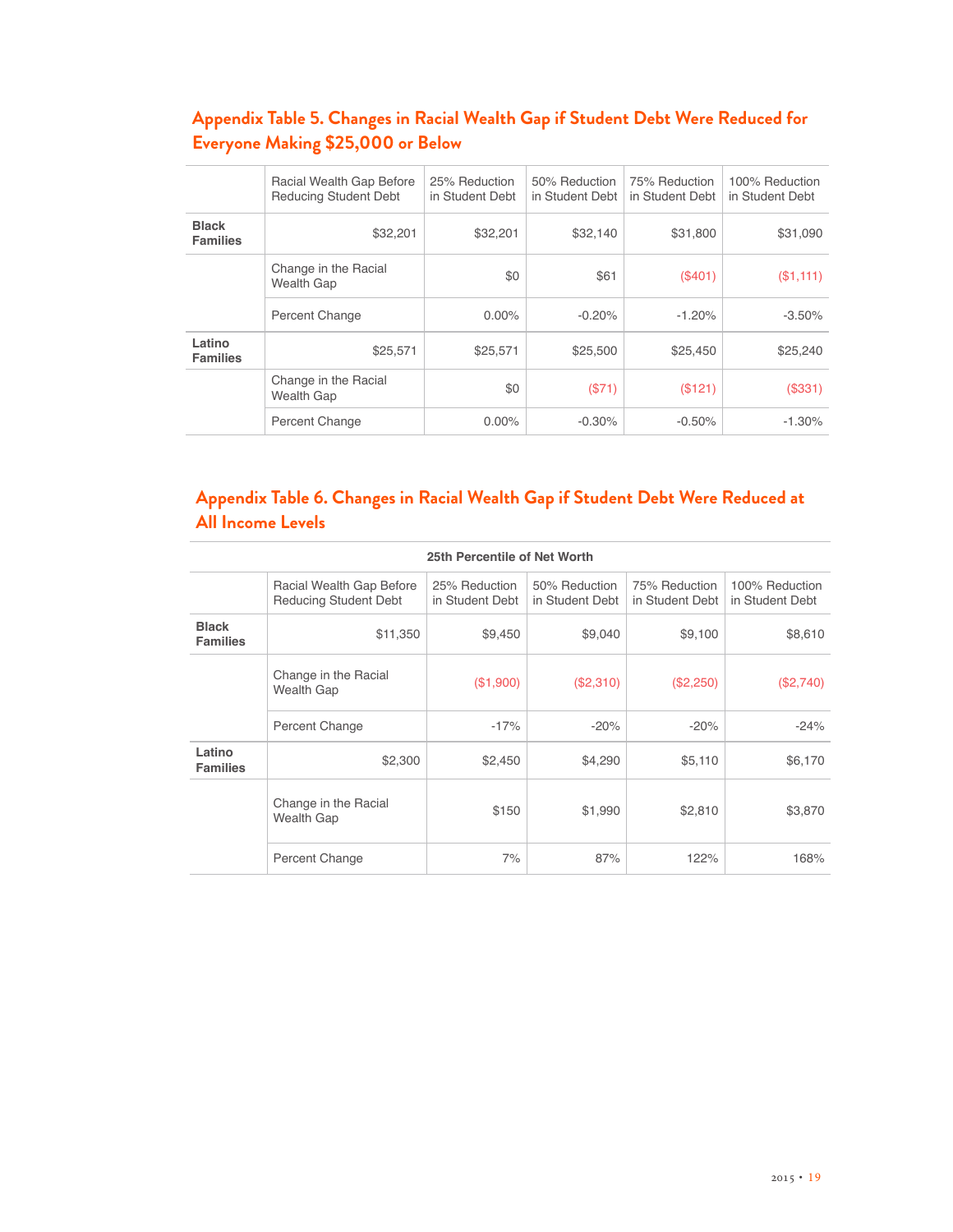## **Appendix Table 7. Changes in Racial Wealth Gap if Student Debt Were Reduced for Everyone Making \$50,000 or Below**

| 25th Percentile of Net Worth    |                                                          |                                  |                                  |                                  |                                   |  |  |
|---------------------------------|----------------------------------------------------------|----------------------------------|----------------------------------|----------------------------------|-----------------------------------|--|--|
|                                 | Racial Wealth Gap Before<br><b>Reducing Student Debt</b> | 25% Reduction<br>in Student Debt | 50% Reduction<br>in Student Debt | 75% Reduction<br>in Student Debt | 100% Reduction<br>in Student Debt |  |  |
| <b>Black</b><br><b>Families</b> | \$11,350                                                 | \$9,315                          | \$7,000                          | \$5,780                          | \$7,170                           |  |  |
|                                 | Change in the Racial<br><b>Wealth Gap</b>                | (\$2,035)                        | (\$4,350)                        | (\$5,570)                        | (\$4,180)                         |  |  |
|                                 | Percent Change                                           | $-17.90\%$                       | $-38.30\%$                       | $-49.10%$                        | $-36.80\%$                        |  |  |
| Latino<br><b>Families</b>       | \$2,300                                                  | \$1,410                          | \$1,600                          | \$1,940                          | \$3,620                           |  |  |
|                                 | Change in the Racial<br>Wealth Gap                       | (\$890)                          | (\$700)                          | (\$360)                          | \$1,320                           |  |  |
|                                 | Percent Change                                           | $-39%$                           | $-30%$                           | $-16%$                           | 57%                               |  |  |

## **Appendix Table 8. Changes in Racial Wealth Gap if Student Debt Were Reduced for Everyone Making \$25,000 or Below**

| 25th Percentile of Net Worth    |                                                          |                                  |                                  |                                  |                                   |  |
|---------------------------------|----------------------------------------------------------|----------------------------------|----------------------------------|----------------------------------|-----------------------------------|--|
|                                 | Racial Wealth Gap Before<br><b>Reducing Student Debt</b> | 25% Reduction<br>in Student Debt | 50% Reduction<br>in Student Debt | 75% Reduction<br>in Student Debt | 100% Reduction<br>in Student Debt |  |
| <b>Black</b><br><b>Families</b> | \$11,350                                                 | \$10,060                         | \$8,110                          | \$7,130                          | \$5,510                           |  |
|                                 | Change in the Racial<br>Wealth Gap                       | (\$1,290)                        | (\$3,240)                        | (\$4,220)                        | (\$5,840)                         |  |
|                                 | Percent Change                                           | $-11%$                           | $-29%$                           | $-37%$                           | $-51%$                            |  |
| Latino<br><b>Families</b>       | \$2,300                                                  | \$2,090                          | \$1,110                          | \$1,130                          | \$1,659                           |  |
|                                 | Change in the Racial<br><b>Wealth Gap</b>                | (S210)                           | (\$1,190)                        | (\$1,170)                        | (\$641)                           |  |
|                                 | Percent Change                                           | $-9%$                            | $-52%$                           | $-51%$                           | $-28%$                            |  |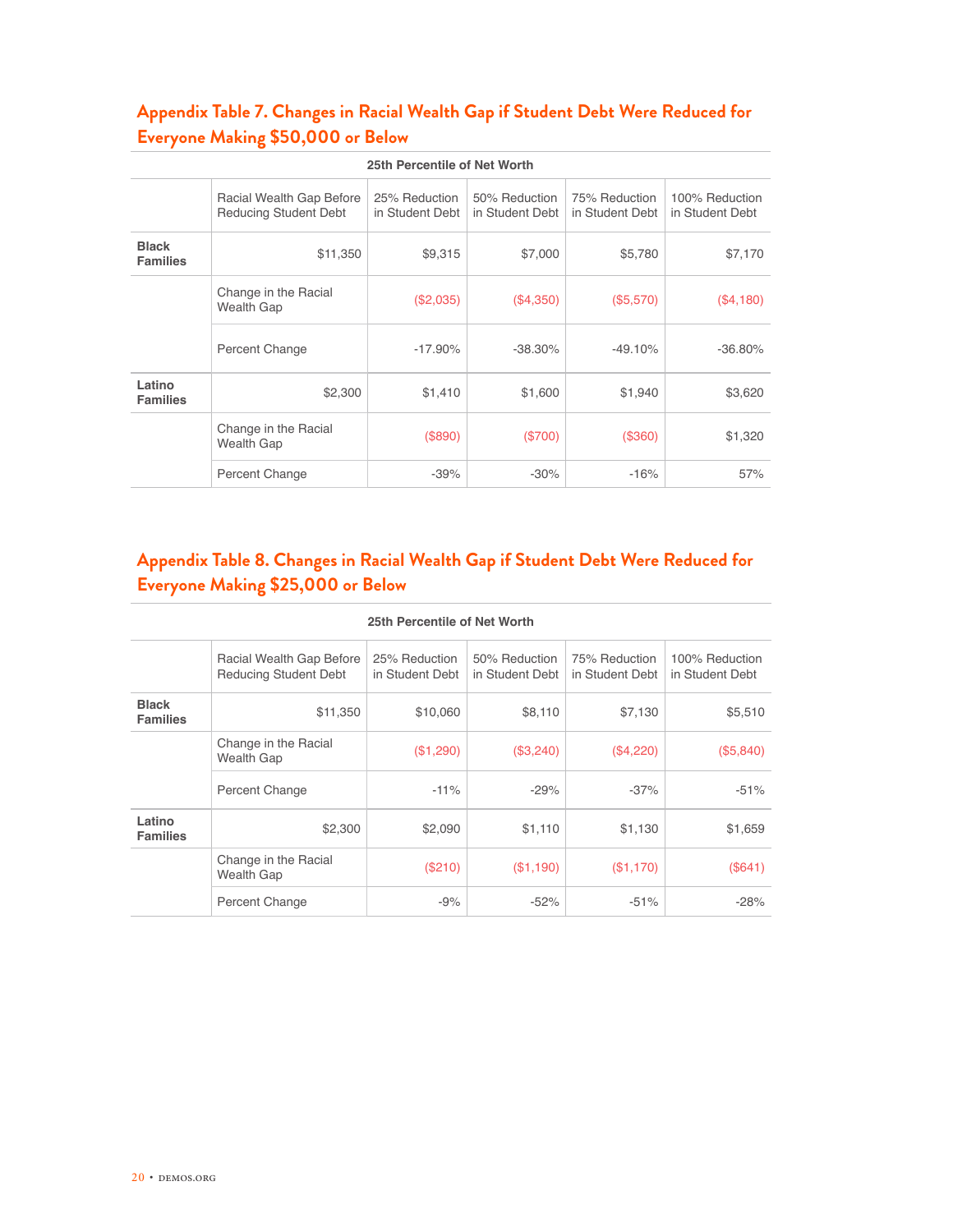#### **Endnotes**

- 1. IASP analysis of the 2013 Survey of Consumer Finances<br>2. Mark Huelsman, *The Debt Divide: The Racial and Class F*
- 2. Mark Huelsman, *The Debt Divide: The Racial and Class Bias Behind the New Normal of Student Borrowing*, <http://www.demos.org/publication/debt-divide-racial-and-class-bias-behind-new-normal-student-borrowing>  $(2015)$
- 3. National Center for Education Statistics (2015). *The Condition of Education 2015: Annual Earnings of Young Adults*, Figure 2.
- 4. Emmanuel Saez, and Gabriel Zucman, "Wealth Inequality in the United States since 1913: Evidence from Capitalized Income Tax Data," NBER Working Paper No. 20625 (2014).
- 5. Saez and Zucman, "Wealth Inequality in the United States since 1913" (2014).
- 6. IASP analysis of the 2013 Survey of Consumer Finances
- 7. Ray Boshara, William Emmons, and Bryan Noeth, "The Demographics of Wealth: How Age, Education, and Race Separate Thrivers from Strugglers in Today's Economy," (2015), [https://www.stlouisfed.org/household](https://www.stlouisfed.org/household-financial-stability/the-demographics-of-wealth/essay-2-the-role-of-education)[financial-stability/the-demographics-of-wealth/essay-2-the-role-of-education](https://www.stlouisfed.org/household-financial-stability/the-demographics-of-wealth/essay-2-the-role-of-education)
- 8. Michael Greenstone et al, *Thirteen Economic Facts about Social Mobility and the Role of Education*, The Hamilton Project (2013)<http://www.brookings.edu/research/reports/2013/06/13-facts-higher-education>; The Pell Institute, *Indicators of Higher Education Equity in the United States: 45 Year Trend Report* (2015) [http://www.](http://www.pellinstitute.org/downloads/publications-Indicators_of_Higher_Education_Equity_in_the_US_45_Year_Trend_Report.pdf) [pellinstitute.org/downloads/publications-Indicators\\_of\\_Higher\\_Education\\_Equity\\_in\\_the\\_US\\_45\\_Year\\_Trend\\_](http://www.pellinstitute.org/downloads/publications-Indicators_of_Higher_Education_Equity_in_the_US_45_Year_Trend_Report.pdf) [Report.pdf](http://www.pellinstitute.org/downloads/publications-Indicators_of_Higher_Education_Equity_in_the_US_45_Year_Trend_Report.pdf)
- 9. Huelsman, *The Debt Divide* (2015)
- 10. Throughout this report, the terms "typical" and "median" are used interchangeably.
- 11. U.S. Department of Education, Digest of Education Statistics. Table 302.20: Percentage of recent high school completers enrolled in 2- and 4-year colleges, by race/ethnicity: 1960 through 2013; U.S. Department of Education, Digest of Education Statistics. Table 376. Percentage of first-time full-time bachelor's degree-seeking students at 4-year institutions who completed a bachelor's degree, by race/ethnicity, time to completion, sex, and control of institution: Selected cohort entry years, 1996 through 2005.
- 12. Huelsman, *The Debt Divide* (2015)
- 13. Rachel Dwyer, *Student Loans and Graduation from American Universities*, Third Way, 2015. [http://www.](http://www.thirdway.org/report/student-loans-and-graduation-from-american-universities) [thirdway.org/report/student-loans-and-graduation-from-american-universities](http://www.thirdway.org/report/student-loans-and-graduation-from-american-universities)
- 14. National Center for Education Statistics (2015). *The Condition of Education 2015: Annual Earnings of Young Adults*, Figure 2.
- 15. Shapiro, Meschede, Sullivan. *Racial Wealth Gap Increases Fourfold*. [https://iasp.brandeis.edu/pdfs/2010/RWG\\_](https://iasp.brandeis.edu/pdfs/2010/RWG_FourFold.pdf) [FourFold.pdf.](https://iasp.brandeis.edu/pdfs/2010/RWG_FourFold.pdf)
- 16. This is not to say that student debt is only a burden for young households. Approximately 1/3 of all student debt is held by borrowers 40 and older (see: Federal Reserve Bank of New York, *Student Loan Debt by Age Group*  [2013]). In 2013, the federal government garnished nearly \$150 million in social security benefits from U.S. households in default on their education debt. (See GAO, *Older Americans* Inability to Repay Student Loans May Affect Financial Security of a Small Percentage of Retirees, [2014])
- 17. Huelsman, *The Debt Divide* (2015)
- 18. For a description of the Obama Administration's Gainful Employment regulations, see U.S. Department of Education, Fact Sheet: Obama Administration Increases Accountability for Low-Performing For-Profit Institutions, (July 1, 2015), [http://www.ed.gov/news/press-releases/fact-sheet-obama-administration-increases](http://www.ed.gov/news/press-releases/fact-sheet-obama-administration-increases-accountability-low-performing-profit-institutions)[accountability-low-performing-profit-institutions](http://www.ed.gov/news/press-releases/fact-sheet-obama-administration-increases-accountability-low-performing-profit-institutions)
- 19. Charles Booker, *The Undue Hardship of Education*, 39 J.L. & Educ. 273, 275 (2010).
- 20. Jason Iuliano, *An Empirical Assessment of Student Loan Discharges and the Bankruptcy Undue Hardship Standard*, 86 Am. Bankr. L.J. at 499.
- 21. Alissa Cunningham and Debra Santiago, "Student Aversion to Borrowing," Institute for Higher Education Policy and Excelencia in Education, 2008, [http://www.ihep.org/research/publications/student-aversion-borrowing](http://www.ihep.org/research/publications/student-aversion-borrowing-who-borrows-and-who-doesnt)[who-borrows-and-who-doesnt](http://www.ihep.org/research/publications/student-aversion-borrowing-who-borrows-and-who-doesnt)
- 22. Huelsman, *The Debt Divide* (2015)